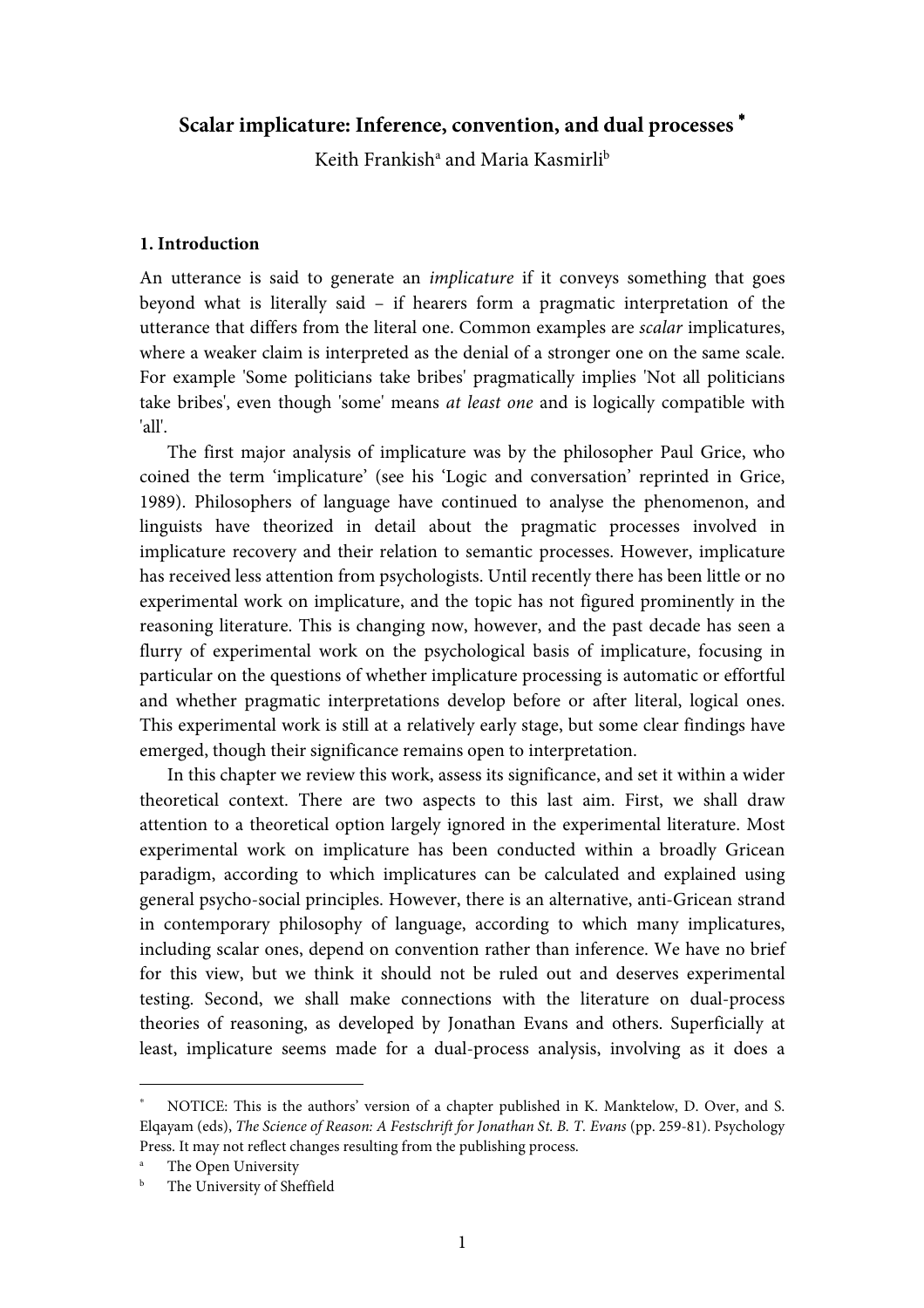contrast of pragmatic and logical responses, and we shall consider if this is correct. We shall close the chapter with some recommendations for future experimental work. Throughout we shall concentrate on scalar implicature, which has been the primary focus for experimenters.

# **2. Theories of implicature**

This section briefly introduces the major theories of implicature. We begin with Grice's account, which provides the context for much subsequent work. Grice held that implicatures are derived by a process of inference, drawing on general principles of human communication, together with the literal meaning of the words uttered, contextual information, and background knowledge. According to Grice, communication is a cooperative enterprise, and hearers assume that speakers will adhere to certain maxims, to the effect that utterances should be: (1) as informative as required (the maxim of quantity), (2) true (the maxim of quality), (3) relevant (the maxim of relevance), and (4) perspicuously phrased (the maxim of manner). Grice proposed that hearers posit implicatures in order to preserve the assumption that speakers are following these maxims. For example, suppose Al asks Bea for her assessment of a student, and Bea replies 'He is very punctual'. This reply violates the maxim of quantity, and Al can preserve the assumption that Bea is being cooperative only by supposing that she wishes to convey something else – that the student is academically weak – which she does not wish to say directly. Al assumes that Bea thought he could work this out, and concludes that she is implicating that the student is weak.

 This is an example of what Grice called a *particularized* implicature – that is, it is one that is heavily dependent on the context of utterance (in other contexts Bea's utterance would not generate the implicature mentioned). Grice held that other implicatures were *generalized*; that is, unless explicitly cancelled, the words would generate the same implicature in most contexts. Scalar implicatures are usually regarded as examples of this, and they, too, can be explained in Gricean terms. The speaker chooses a weak term in preference to a stronger one on the same scale – 'some' rather than 'all', for example. But if they had known that the stronger term was applicable, then in not using it they would have been failing to be as informative as required, violating the maxim of quantity. The hearer therefore infers that the speaker did not know that the stronger term was applicable, or, more strongly, that they knew it was not. In this way, Griceans argue, saying that some politicians take bribes can generate the implicature that not all do.

 As a cognitive theory, Grice's account has serious limitations. However, it has provided the basis for later theories which aim to give a more cognitively oriented account of implicature derivation. Levinson's work is a particularly detailed example of this so-called *neo-Gricean* tradition (see also e.g. Gazdar, 1979; Horn, 1984, 1989). Levinson focuses on generalized implicatures, which are relatively independent of context. (He acknowledges that particularized implicatures require a different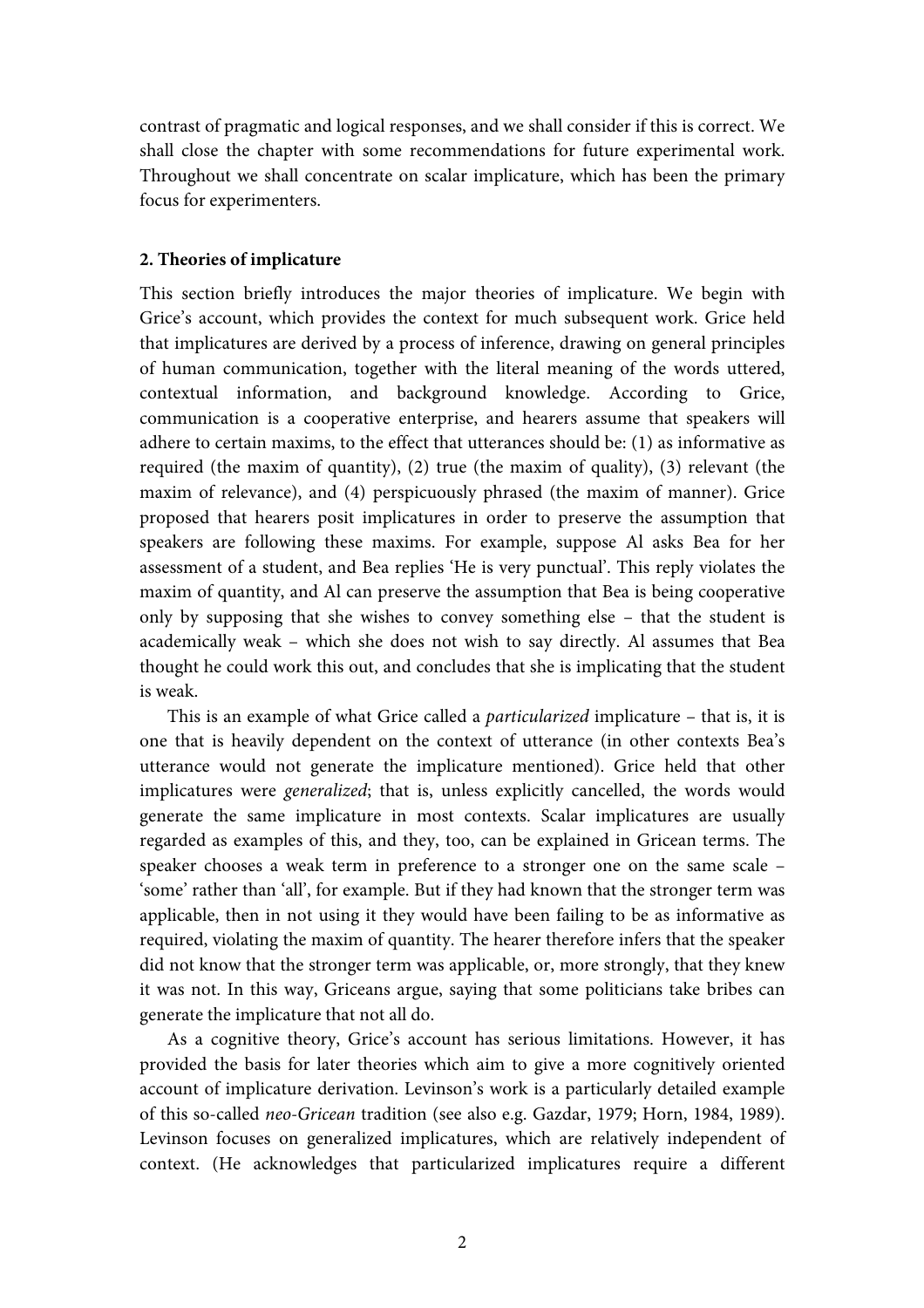treatment.) Generalized implicatures, he argues, are *default inferences* – normal or preferred interpretations – which are the product of heuristics, applied at an early stage in language processing, interleaved with the processes of semantic decoding. The inferences are default and go through automatically unless implicitly or explicitly cancelled. This creates an extra level of meaning ('utterance type meaning'), which enriches the content of our utterances in reliable ways, thereby improving the efficiency of human communication.<sup>1</sup>

 Levinson identifies three core heuristics, descendants of Grice's maxims. These are:

The Q-heuristic: What isn't said isn't [the case]. The I-heuristic: What is expressed simply is stereotypically exemplified. The M-heuristic: What's said in an abnormal way isn't normal. (Levinson, 2000, pp. 35-8)

We shall concentrate on the Q-heuristic, which is the one that is invoked to explain scalar implicatures. Speakers are presumed to make the strongest statement they legitimately can, with the result that the assertion of a weak claim implies the denial of a salient stronger one. Thus if a speaker chooses a weaker member of a contrast scale in preference to a stronger one, the Q-heuristic generates the inference that the stronger one does not apply. Hence 'Some politicians take bribes' implicates 'Not all politicians take bribes'. The same applies for other scales, such as <*or, and*>, <*possibly, necessarily*>, <*occasionally, often, always*>, and so on. Levinson argues that this view explains a wide variety of linguistic phenomena, including certain facts about lexicalization. For example, we do not have a word meaning *some but not all*, since that meaning attaches by a default inference to the word 'some'.

 An alternative approach is *relevance theory* (e.g. Carston, 2002; Sperber and Wilson, 1995; Wilson and Sperber, 2004). Relevance theorists agree with Grice that hearers have expectations of speakers, which motivate the search for implicatures. However, they do away with the apparatus of maxims and heuristics, and replace them with a simple expectation of relevance. On this view, human cognition is automatically geared to maximize the relevance of the inputs it processes, where the relevance of an input is a measure of the positive cognitive effects generated by processing it, set against the effort required to derive them (the 'cognitive principle of relevance'). (A key measure of these positive effects is the number of *contextual implications* an input generates – roughly, how much you can learn from it.) Thus, since speakers want hearers to attend to what they say, utterances carry a presumption of *optimal relevance*, where an optimally relevant stimulus is one that is sufficiently relevant to be worth the hearer's attention and the most relevant the speaker is able

<sup>1</sup> For a related view, see Chierchia (2004), who argues that generalized implicatures are computed by default in the course of grammar processing.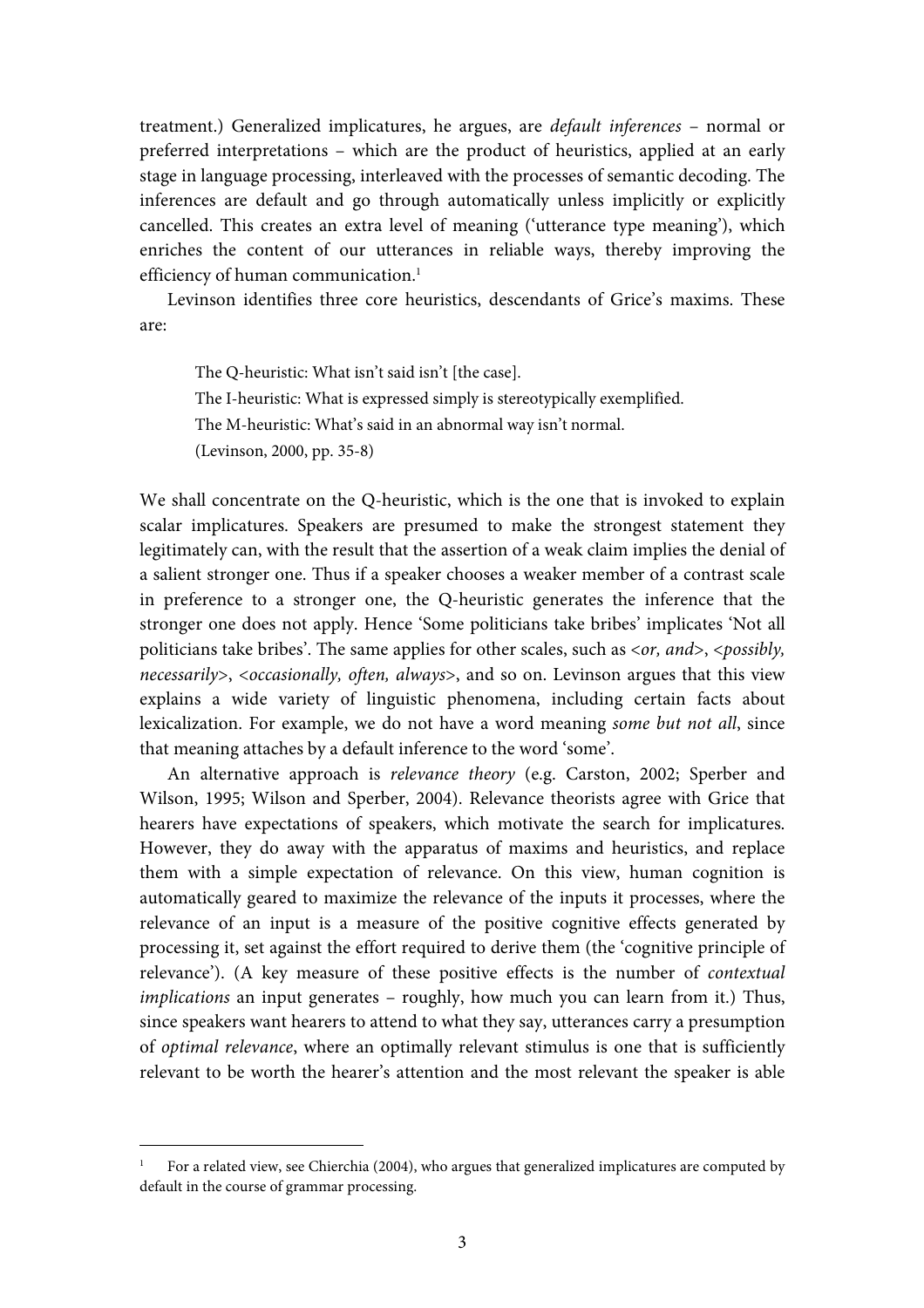and willing to provide. This presumption (the 'communicative principle of relevance') then guides the hearer's comprehension processes.

 Relevance theorists hold that language comprehension is an inferential process; the hearer seeks to infer (rather than decode) the speaker's meaning from their words and the context of utterance. This involves both fleshing out the speaker's literal meaning by resolving ambiguities, identifying references, and so on (a process called 'explicature'), and the search for distinct implicated meanings. The process follows a path of least effort. The hearer forms hypotheses as to what the hearer is seeking to communicate, starting with the most accessible interpretation and progressing to more complex ones, until their expectations of relevance are met or they abandon the search. Implicatures are derived when the literal meaning fails to meet these expectations. For example (and simplifying considerably), suppose Cy asks Dee 'Do all, or at least some, politicians take bribes?' and Dee replies 'Some do'. Since it would clearly be relevant to Cy to know whether all politicians take bribes, in answering thus Dee indicates that she is not in a position to assert that they all do, because (let us assume) she knows it is not true. This further information would increase the relevance of her utterance, so, in line with the principle of relevance, Cy interprets Dee as communicating that some but not all politicians take bribes (see Sperber and Wilson, 1995, pp.277-8).

 This example is a scalar implicature. It should be noted, however, that relevance theorists hold that many so-called scalar implicatures are not implicatures at all, properly speaking, but explicatures (e.g. Noveck and Sperber, 2007). In many contexts, they hold, the meaning of 'some' is narrowed down (to, say, *a substantial proportion*) so that it entails *not all*, without generating a distinct *not all* implicature. 'Some' genuinely implicates *not all*, on this view, only where there is an explicit or tacit question as to whether 'all' is applicable, as in the example above. In both cases, however, the same process is at work – a search for an interpretation which meets the hearer's expectations of relevance.

 In treating implicatures as derived from psycho-social principles, relevance theory is broadly Gricean (in effect, it assigns all the work to the maxim of relevance). However, there are important differences between it and the neo-Gricean approach, as developed by Levinson. Most importantly, the theories differ on the *order* in which literal and pragmatic interpretations are derived and the processing effort required to derive them. On Levinson's view, the maxims that generate implicatures are applied automatically at an early stage in language comprehension, and pragmatic interpretations are the default ones. Literal interpretations, if they are derived, will require undoing or overriding the default pragmatic inferences. On relevance theory, the opposite is the case. Interpretations are derived in order of accessibility, and in most cases the literal interpretation will be processed first, and a pragmatic interpretation derived only if the literal one fails to meet the hearer's expectations of relevance. A second, related, difference is that relevance theory sees implicature derivation as *context-driven* (Breheny et al., 2006). Expectations of relevance vary with context, and the same utterance may generate an implicature in one context but not in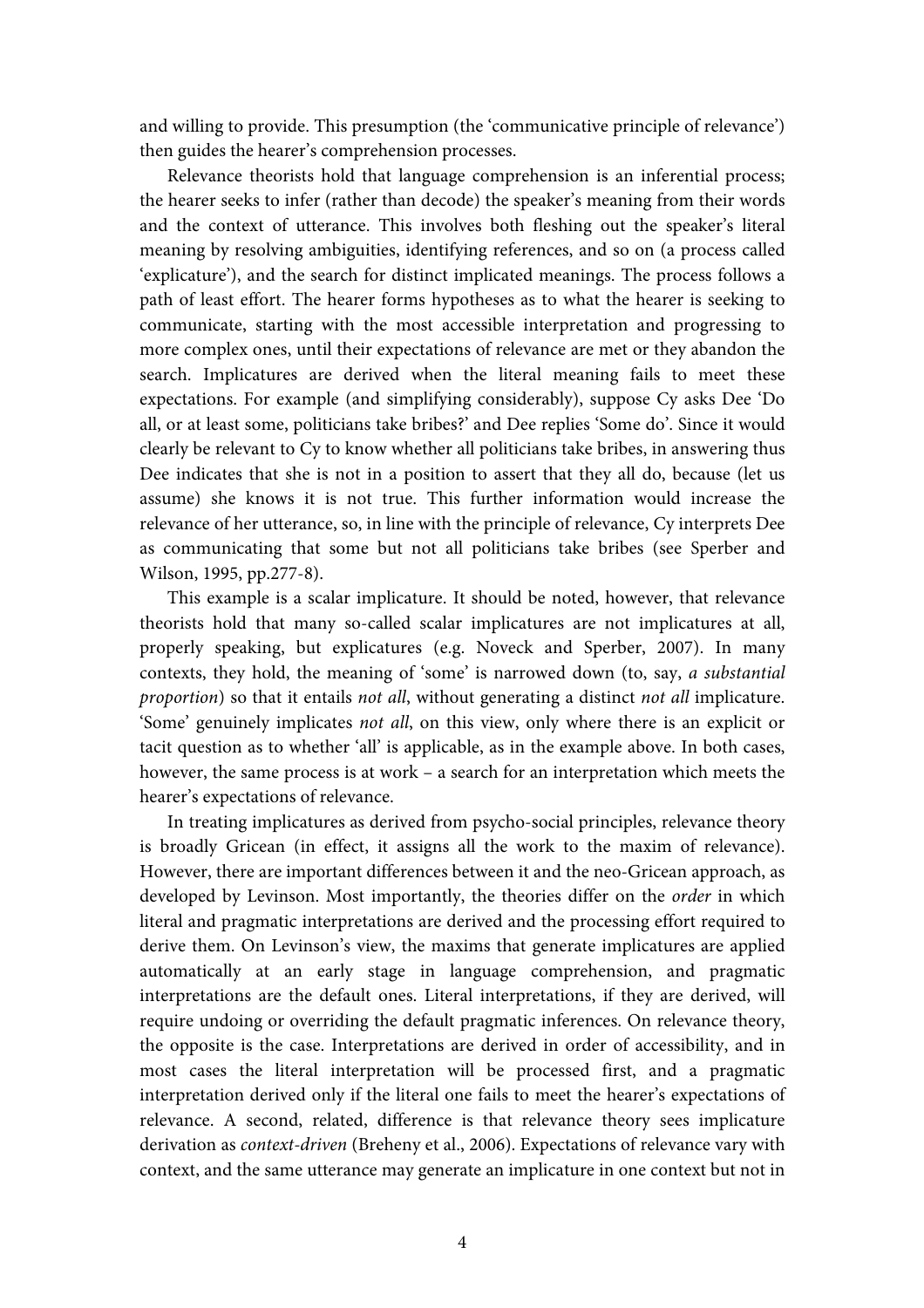another, where the hearer's expectations of relevance are different. Thus, from a cognitive perspective, relevance theory makes no distinction between generalized and particularized implicatures; in effect, it treats them all as particularized.

 In the experimental literature on implicature the neo-Gricean view and relevance theory are typically the only theories considered. They are certainly the two best worked-out ones from a cognitive perspective. However, there is an important alternative strand in philosophical work on implicature, which rejects the Gricean view that implicatures are derived from the application of general principles. The most detailed development of this anti-Gricean approach is in the work of Wayne Davis (Davis, 1998; see also Morgan, 1978).

 Davis treats particularized and generalized implicatures differently. On his view, particularized implicatures (he calls them 'speaker implicatures') exist simply in virtue of the speaker's intentions. For a speaker to mean something beyond the literal meaning of their words is for them to intend to convey that further meaning. Hearers detect particularized implicatures by detecting these intentions, using any of the methods by which mental states can be inferred from behaviour. Generalized implicatures ('sentence implicatures'), on the other hand, depend on semantic *conventions*, according to Davis. It is a convention that sentences of the form 'Some F are G' are used to implicate that not all F are G. Like other conventions, these implicature conventions are to some extent arbitrary. Davis accepts that there will usually be a connection between the literal meaning of a sentence and the implicature it carries which makes the implicature seem fitting. However, he argues that a measure of arbitrariness remains, and that particular implicature conventions cannot be inferred from general principles.

 One important argument for Davis's view is that Gricean approaches overgenerate implicatures. For example 'Some politicians take bribes' is a weaker claim than all of the following, which can be thought of as occupying higher points on relevant scales: 'At least 50% of politicians take bribes', 'Some politicians take bribes regularly', 'Some politicians and financiers take bribes' (adapted from Davis, 2008). Yet 'Some politicians take bribes' does not imply the denial of any of those claims. Davis concludes that which denials it implicates is a matter of convention, not inference. Davis also cites evidence that many generalized implicatures are language-specific, drawing on Wierzbicka's work (1985, 1987). For example, in English 'An X is an X' carries the implication that one X is as good as another, but the French translation does not, and the Polish translation implicates that there is something uniquely good about an X (Davis, 1998, p.144, 2008).

 Although Davis holds that implicatures are conventional, he does not claim that they are part of the meaning of the sentences that carry them. He distinguishes *firstorder* and *second-order* semantic conventions. The former are conventions for the direct expression of thoughts in language; they assign literal meaning to sentences. The latter are conventions for the indirect expression of thoughts by the direct linguistic expression of other thoughts; they assign implicatures to sentences (or rather, to sentence forms; the conventions have some generality). According to Davis,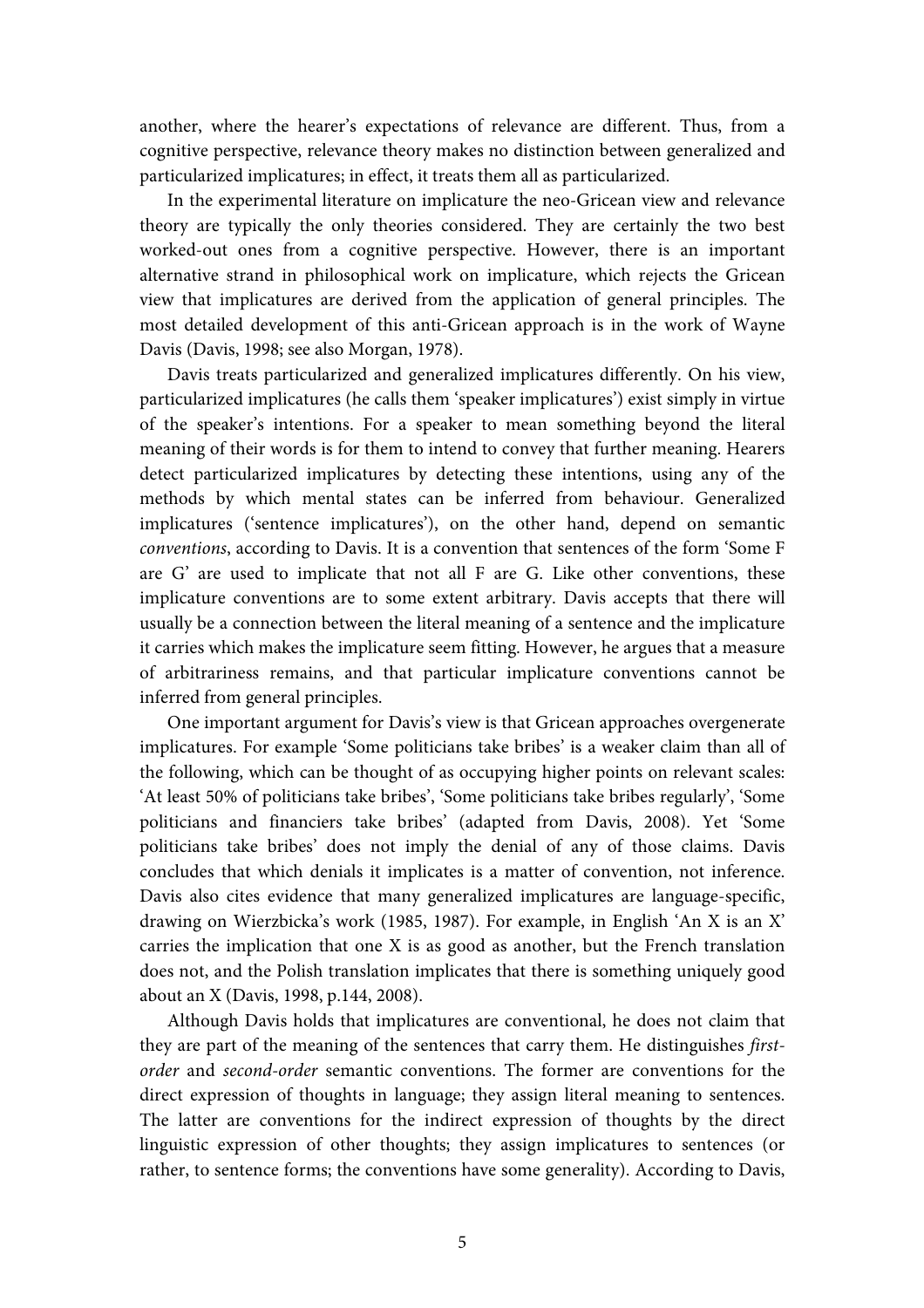a language is defined by its first-order rules, not its second-order ones, and implicature conventions are inessential to a language. (He compares them to other conventions of language use, such as that of greeting someone by saying 'How are you?'.) In what follows we shall refer to Davis's view of generalized implicature as *convention theory*. 2

 Note that convention theory cuts across the divisions between the other two approaches. Like relevance theory, it treats the logical meaning of scalar terms as the more basic one. Grasp of logical meanings requires mastery of first-order conventions only, whereas grasp of pragmatic meanings requires mastery of second-order conventions as well. However, like neo-Gricean theory, convention theory treats scalar implicatures as generalized, rather than particularized; once implicature conventions have been mastered they will be applied by default, unless contextually cancelled.

 There is a large and complex literature surrounding these theories, drawing on pragmatic intuitions, detailed linguistic analysis, and theoretical considerations about communication and language comprehension. Until recently, however, there was little or no relevant experimental evidence on the topic. As we noted, this is changing, and we expect experimental work to play an increasingly important role in this area. (For useful discussion of the methodology of experimental pragmatics, see Noveck and Sperber, 2007.) The work is still at a relatively early stage, but we feel it is a good time to review the key findings and examine their bearing on the theories mentioned. We turn to this now.

#### **3. Experimental evidence: Development**

-

Experimental work on implicature has focused on scalar implicature, and its main aims have been to establish the reality of the phenomenon and to understand its development. It has been known for some time that children often overlook pragmatic readings of logical terms (e.g. Braine and Rumain, 1981; Smith, 1980). However, it is only recently that specific studies of this effect have been made. The first of these was by Ira Noveck, who argued that children are, in a sense, *more logical than adults* (Noveck, 2001). In one experiment (conducted in French) Noveck tested children's and adults' interpretation of sentences of the form 'Some F are G' where it is known that in fact all F are G (e.g. 'Some giraffes have long necks'). Such statements are *underinformative*, since they assert less than is commonly known to be the case, and they are true on a logical reading but false on a pragmatic one (they are *pragmatically infelicitous*). Noveck used a sentence verification task, presenting participants with samples of underinformative sentences and control sentences and asking whether or

<sup>2</sup> Grice himself recognized the existence of a class of conventional implicatures (1989, pp.25-6). However, he limited this class to those implicatures that are intrinsic to the meaning of the words used, and did not regard the generalized implicatures we are considering as conventional. In Davis's terms, Grice's conventional implicatures are first-order conventions rather than second-order ones (Davis, 1998, p.157).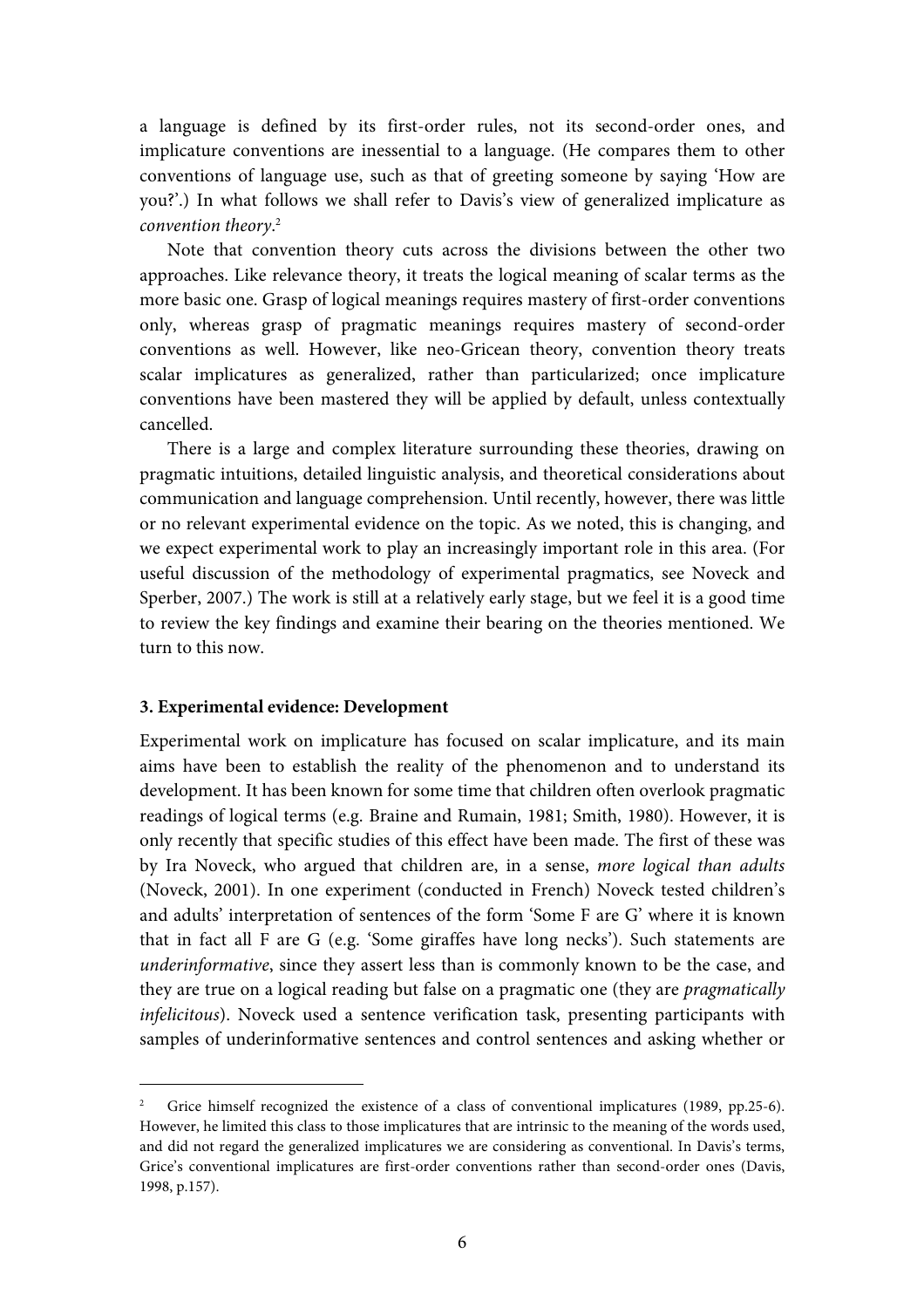not they agreed with them. 30 sentences were used, all of the general form 'Some/All Fs are/have/do G'. A sixth were underinformative, the rest were controls that were unambiguously true or false (e.g. 'All chairs tell time', 'Some birds live in cages'). Noveck found that most children accepted the underinformative sentences, even though they correctly evaluated the control sentences. The majority of adults, on the other hand, rejected them. (89% of 8-year-olds and 85% of 10-year-olds accepted the pragmatically infelicitous sentences, whereas only 41% of adults did.) Similar results were obtained with the scalar terms 'Might' and 'Must'. Noveck concluded that a logical interpretation of scalar terms develops before a pragmatic one.

 Other studies have replicated Noveck's findings (e.g. Guasti et al., 2005, Experiment 1; Papafragou and Musolino, 2003, Experiment 1; Pouscoulous et al., 2007, Experiment 1). However, the picture is not simple. At least one attempted replication (Feeney et al., 2004, Experiment 1) has failed, with 7-8-year-old children and adults adopting logical interpretations at the same, high, rate (66% and 65%).<sup>3</sup> Moreover, several studies have found that by adjusting the experimental conditions, children's ability to detect implicatures can be much improved. Papafragou and Musolino (2003) made two modifications. First, children were given training to make them more aware of the possibility of pragmatic infelicity (saying 'silly things'), as distinct from outright falsity. For example, they were alerted to the infelicity of describing a dog as 'a little animal with four legs'. Second, the task was adjusted to highlight the informational inadequacy of the underinformative statements. The experiment used stories involving a contest of some kind, where the focus was on the main character's performance – for example, whether he succeeded in putting *all* his hoops around a pole. The result was that the proportion of 5-year-olds rejecting pragmatically infelicitous statements rose dramatically. On some/all tasks, 52.5% rejected the underinformative statements in the modified condition as opposed to only 12.5% in the sentence verification condition. Moreover, like adults, these children justified their answers by invoking statements using the stronger term on the scale ('It was wrong to say some did, since *all* did'). In another study, Papafragou and Tantalou (2004) demonstrated that in naturalistic settings where informational expectations are clear, 4-5-year-olds derive scalar implicatures at high levels (70%- 90%). Interestingly, this extended to *particularized* implicatures, dependent on ad hoc, context-dependent scales. For example, a cow was instructed to wrap two gifts, a toy parrot and a doll, which it took out of sight of the participants. On its return, it was asked if it had wrapped the gifts and responded that it had wrapped the parrot. Here the context creates a nonce action scale <*wrapped the parrot*, *wrapped the parrot and the doll*> and the cow's utterance implicates that it had not performed the stronger action. In Papafragou and Tantalou's tests children detected such ad hoc implicatures 90% of the time.

<sup>3</sup> Feeney et al. speculate that this may be due to the fact that their experiment was conducted in English rather than French, and that their results reflect differences in the scope of the French quantifier 'certains' and the English 'some'.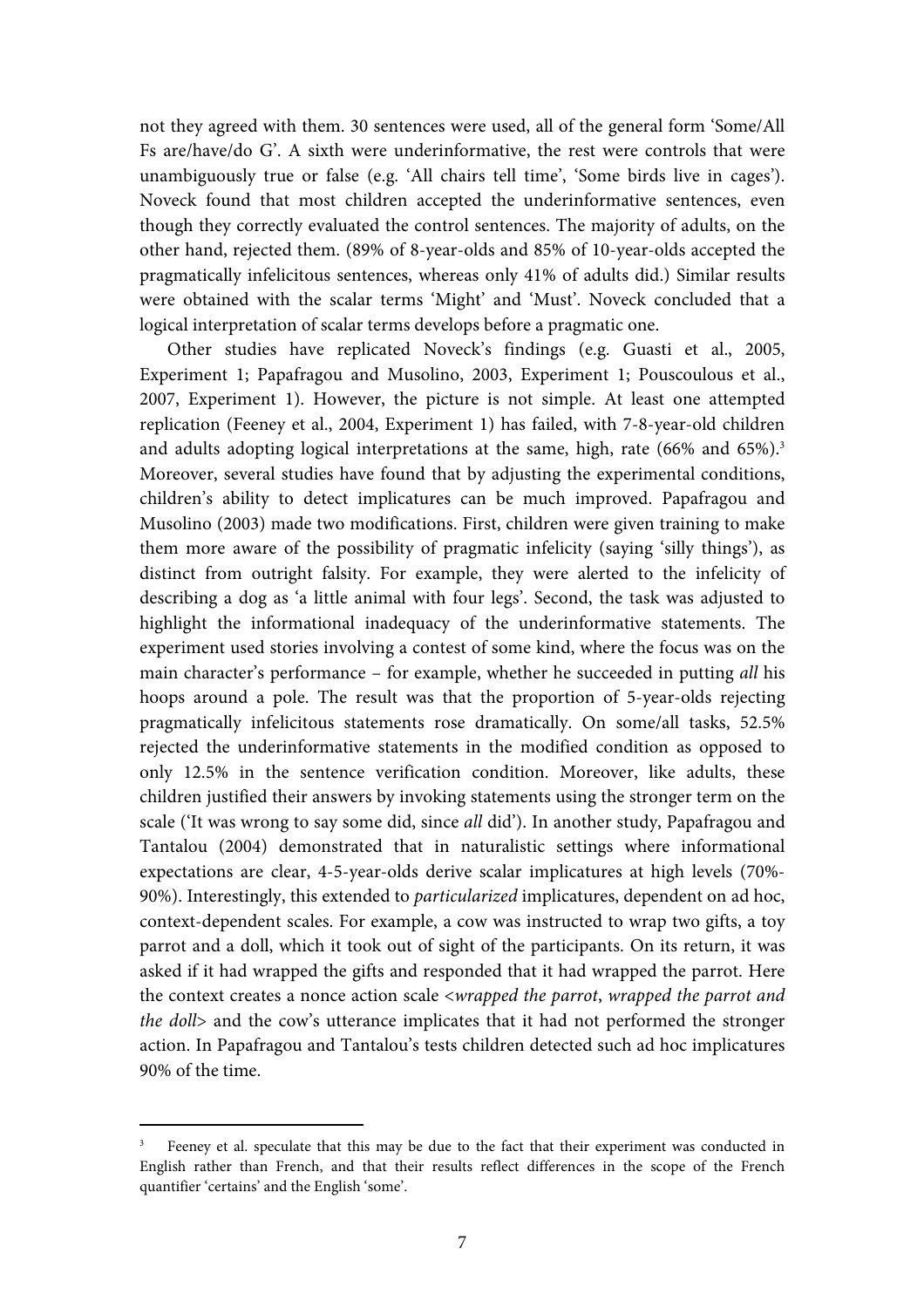Guasti et al. obtained similar results (Guasti et al., 2005, Experiment 4). They speculated that children might be accepting underinformative statements such as *Some giraffes have long necks*, not because they were failing to draw the scalar inference from *some* to *not all*, but because they were not sure that it was untrue that the statement was false under the pragmatic reading (e.g. that it was untrue that not all giraffes have long necks). To control for this, they used a truth value judgement task (Crain and Thornton, 1998). They asked 7-year-old children to assess descriptions of scenarios (acted by toys and puppets) in which all the relevant information was readily available. For example, they showed children a video in which five soldiers debated whether to ride motorbikes or horses before all deciding to ride horses. They then asked the children whether a puppet was right or wrong to describe the scenario as one in which *some soldiers are riding a horse*. Their main finding was that children's rejection rate for underinformative statements rose virtually to adult levels (75% for children, 83% for adults). (Adult performance on this task also rose, in comparison to that on a simple sentence evaluation task, where only 50% of adults rejected the underinformative statements.) Guasti et al. conclude that 7-year-olds have the ability to derive scalar implicatures, but that it is masked in some experimental settings. In particular, 7-year-olds derive scalar implicatures at adult levels in naturalistic settings where all the relevant information is easily accessible.<sup>4</sup> Guasti et al. note, however, that the same does not go for younger children. 5-year-olds are much less sensitive to scalar implicature than adults, even when tested using a truth value judgement task, with only 50% rejecting underinformative statements (Chierchia et al. 2001; Papafragou and Musolino, 2003). At this age, it seems, at least some children simply lack the cognitive resources to derive implicatures.

 Researchers have also begun to investigate other factors that help or hinder implicature derivation in children. Pouscoulous et al. (2007) suggest that implicature derivation is demanding of cognitive resources, and that it can be facilitated by removing distracting factors. To test this, they modified the standard task, by (1) reducing the number of distractors (no unnecessary control questions were used); (2) making the required response an action rather than a metalinguistic judgement (children were asked to adjust the contents of boxes in response to requests from a puppet that all, some, or none should contain items); and (3) using simpler (French) scalar terms ('quelques' was used rather than the more complex 'certains'). The result was an increase in pragmatic responding across the board (at ages 4, 5, 7, and adult), with a developmental progression in performance (logical response rates were 32%, 27%, 17%, and 14% for the four age groups, respectively). In a separate experiment, Pouscoulous et al. confirmed that use of 'quelques' rather than 'certains' increases implicature production in 9-year-olds (logical responses rates were 0% and 42%, respectively).

<sup>4</sup> Guasti et al. also tested the effects of training to avoid pragmatic infelicity. They found that although this did improve children's performance, the effects of the training did not persist beyond the session.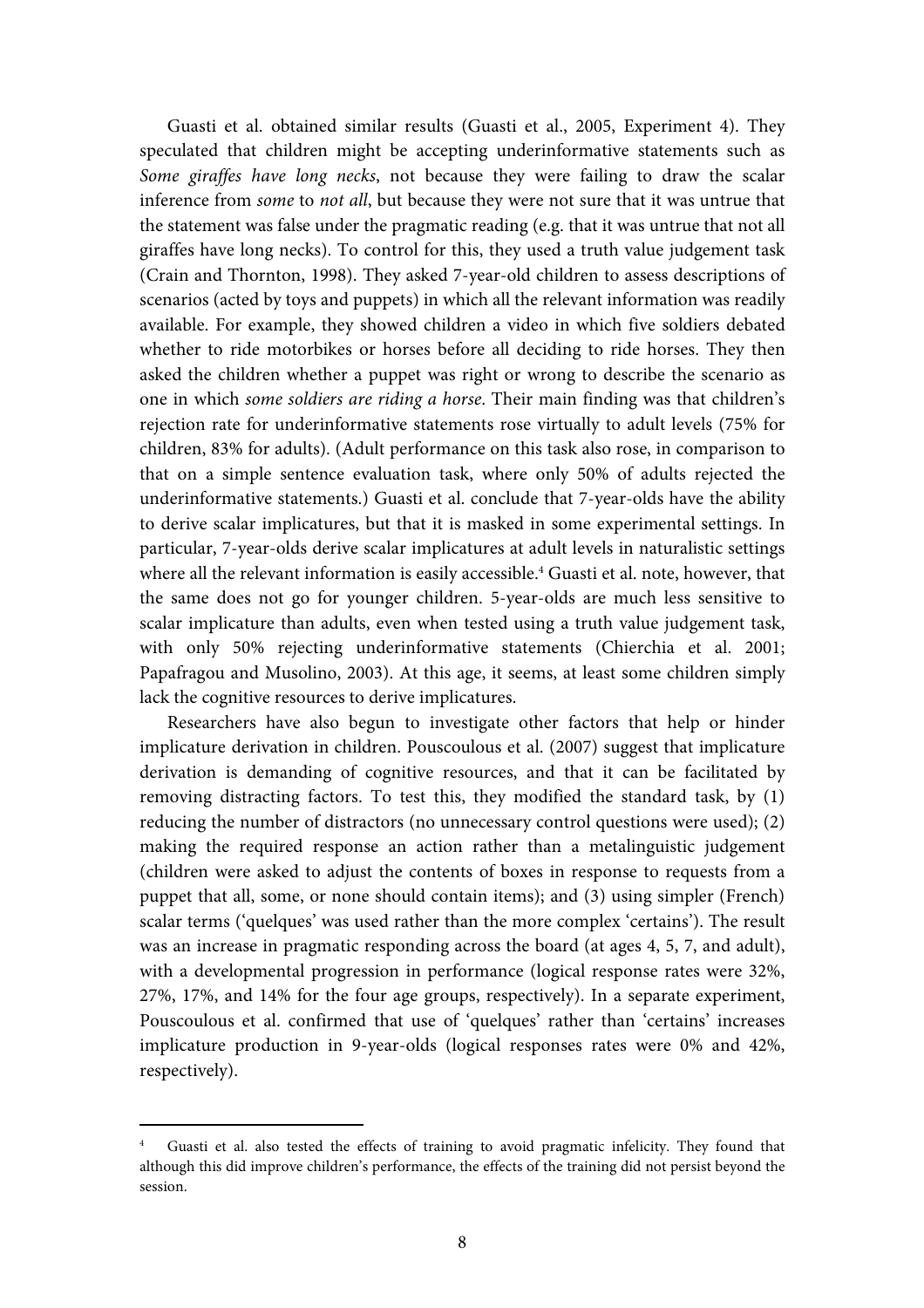Let us sum up these results. The picture is complex, but the general outline is clear enough: Logical interpretations of scalar terms are more accessible to children than pragmatic ones, and the tendency to adopt pragmatic interpretations (that is, to derive scalar implicatures) increases steadily with age. However, when conditions are right, even relatively young children can derive scalar implicatures, and the process is facilitated in naturalistic settings where informational expectations are clear and all relevant information readily available. Reducing processing demands also helps. The finding that the logical sense of 'some' is developmentally primary is, perhaps, surprising; as Bott and Noveck remark, many people have an intuition that the pragmatic interpretation is more natural (Bott and Noveck, 2004, p.440). Nevertheless, it is well-established and theorists must take account of it. We consider now how these findings bear on the theories of implicature introduced earlier.

 First, the data are compatible with relevance theory, and indeed are what the theory would predict. As we noted, on a relevance-theoretic view, interpretations are processed in order of accessibility, starting with the literal meaning, and implicatures are derived only if they are contextually required to satisfy the hearer's expectations of relevance. Thus, on this view, we should expect children to derive implicatures less often than adults, both because they are less sensitive to cues that would raise their expectations of relevance (e.g. about the informational value of possible alternative utterances), and because their cognitive resources are more limited, making implicatures harder to process and so diminishing their relevance (in line with the cognitive principle of relevance). For the same reason, we should expect that pragmatic interpretations would be facilitated by manipulations which serve to highlight the informational gains of alternative interpretations or to reduce computational demands – which is what seems to happen.

 The neo-Gricean approach is less easy to reconcile with the data, since it predicts the opposite pattern, with the pragmatic reading of scalar terms being the default one, generated by automatic application of the Q-heuristic. Some explanation will be needed as to why this is not the case for children. Neo-Griceans might appeal to Guasti et al.'s data, arguing that older children at least (7 and upwards) do adopt pragmatic readings by default, and that when they fail to give the corresponding pragmatic *response*, it is because they fail to evaluate the statement correctly under that reading. On this view, the contextual adjustments that facilitate pragmatic responding do so by assisting evaluation rather than derivation. It is unlikely, however, that this explanation can account for all of the effect observed, and it certainly cannot explain the data from younger children. In response neo-Griceans might argue that it takes time for the heuristics to become automatized, and that, until they do, they have to be applied in a slow, effortful fashion. This would also explain why increasing the salience of stronger alternatives and reducing processing demands facilitates inference. We think this neo-Gricean position is a coherent one, though it may be in some tension with Levinson's view that pragmatic processes are closely interleaved with semantic ones (2000, Ch.3). On the view just proposed, the semantic mechanisms would need to be in place first, with the pragmatic ones added later, and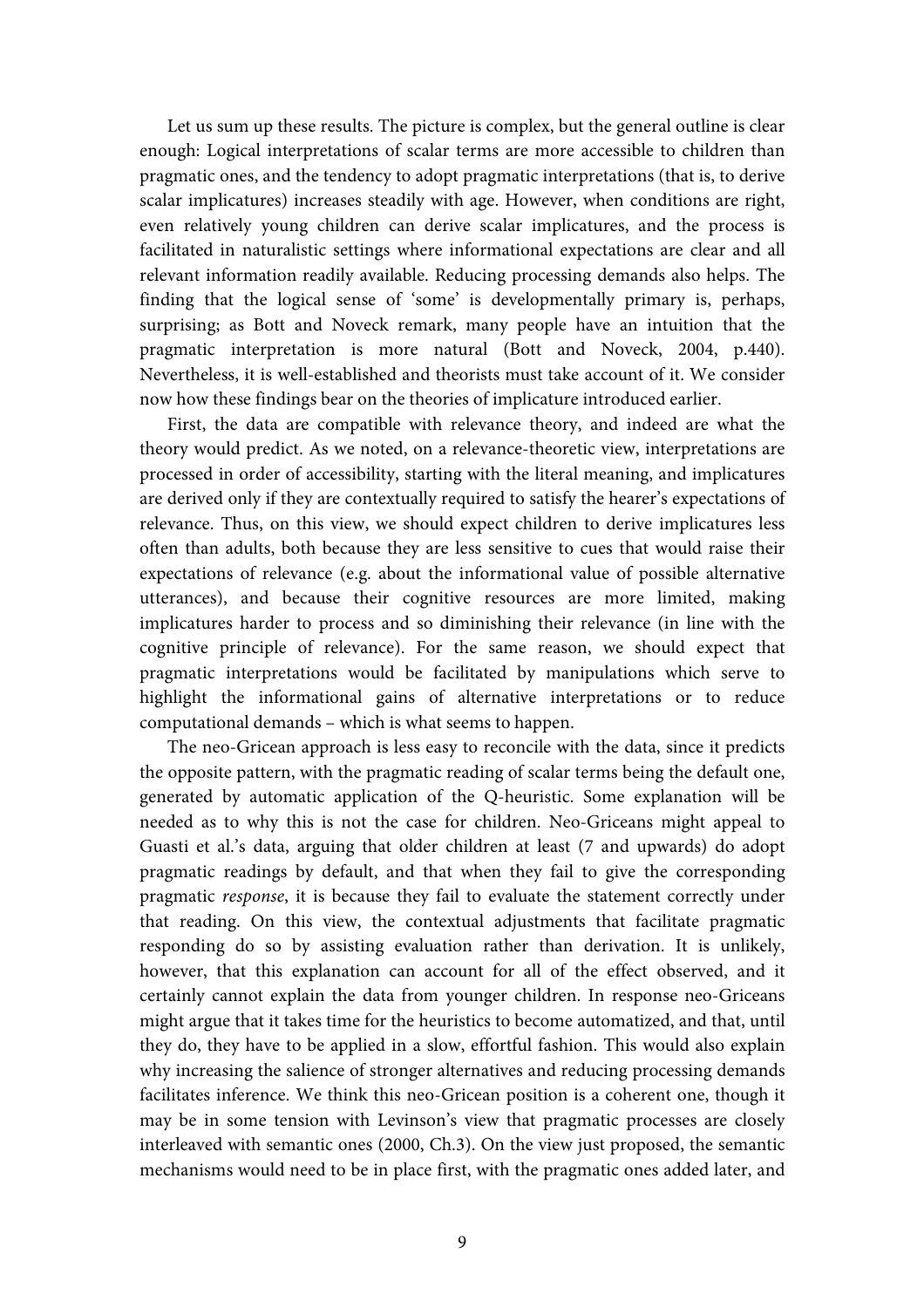it is not clear how this developmental sequence could result in the interleaving Levinson describes – at least not without temporary disruption to the pre-existing semantic abilities.

 What of the third alternative we introduced, the convention theory? This is less easy to assess, given that the theory is not developed from a cognitive perspective. However, prima facie it fits the data well. First, like relevance theory, it correctly predicts the developmental sequence. It will be necessary to master the first-order conventions governing the direct (literal) uses of sentences containing scalar terms before mastering the second-order ones governing their indirect use. (As Davis stresses, second-order conventions are inessential to language proper, and a person could master English without mastering its implicature conventions; Davies, 1998, p.159.) Thus the theory predicts that logical interpretations will precede pragmatic ones developmentally. (We should stress that this prediction is not made by Davis himself, though it follows naturally from his views.) Children who have not mastered the relevant implicature conventions might still be able to derive scalar implicatures, but only by using the methods for recovering particularized, context-dependent implicatures – which, on Davis's view, involve detecting the speaker's intentions. Again, establishing a naturalistic setting with clear conversational goals might be expected to facilitate this process, as the experimental data confirm. Finally, like the neo-Gricean, the convention theorist might argue that children who have mastered the implicature conventions sometimes fail to give appropriate responses because they misevaluate the implicated propositions, appealing again to Guasti et al.'s data.

 The convention view also casts new light on data concerning the effect of word choice on implicature derivation. As noted, Pouscoulous et al. (2007) found that French 9-year-olds derive scalar implicatures more readily when 'quelques' is used rather than 'certains', even though both words mean the same (in the sentences used) and should support the same inferences. Pouscoulous et al. explain this effect by arguing that 'certains' is a rarer and semantically more complex word, which soaks up processing resources that could otherwise have been devoted to implicature derivation. However, the effect might also be explained by reference to the secondorder conventions associated with the two words. The implicature conventions governing 'certains' might be harder to master than those associated with 'quelques', perhaps because the word is rarer and has more uses. Or the conventions themselves might be more complex. There might even be no settled scalar implicature convention associated with 'certains', with the consequence that any implicatures involving it are particularized. In order to assess such convention-based explanations, systematic study will be needed of the effects of word choice on implicature derivation, both within and across languages.

 We conclude that the developmental data reviewed do not conclusively support one theory of implicature over another, though they harmonize better with relevance theory and the convention view. We turn now to other studies, which look at implicature processing in adults.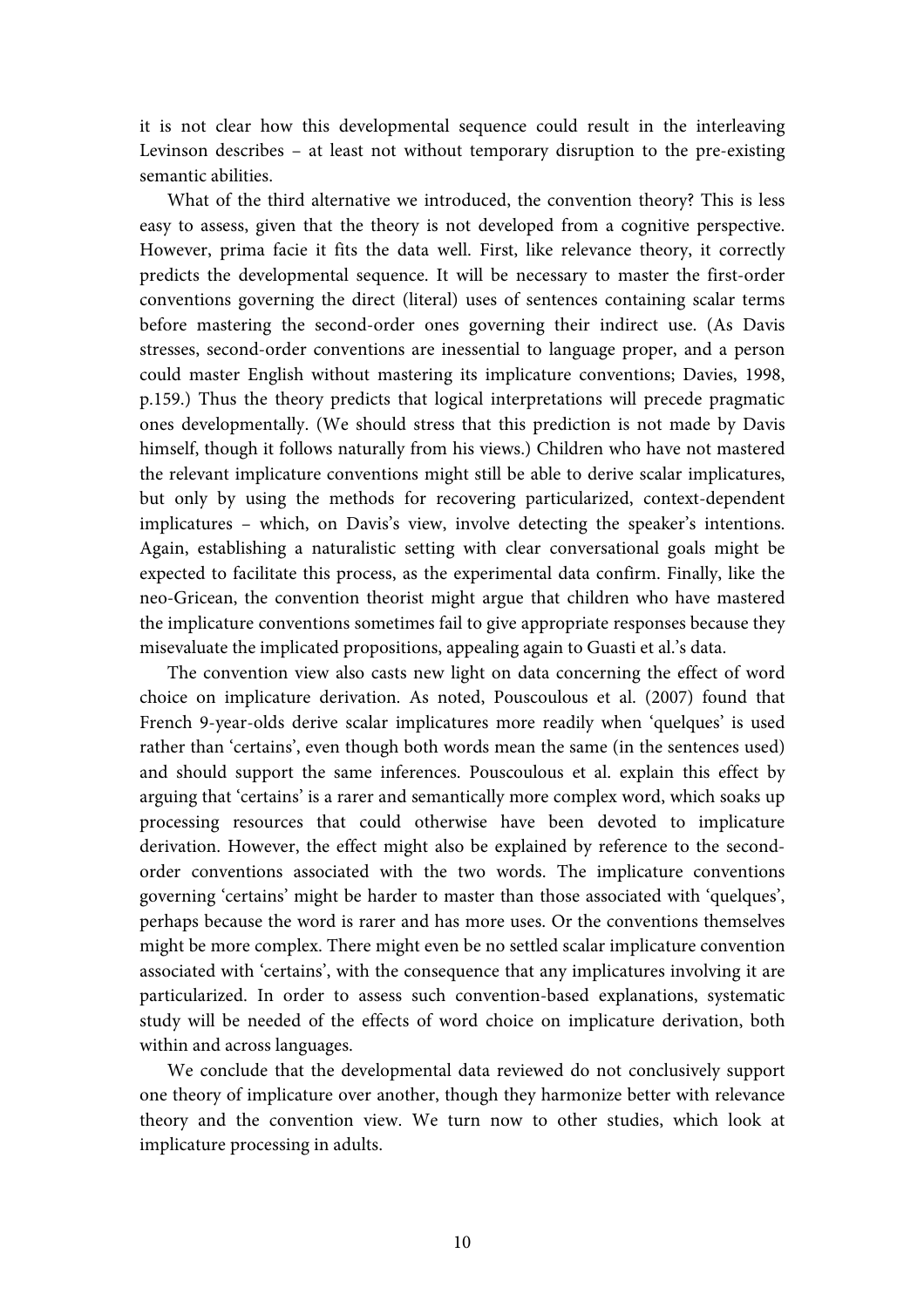#### **4. Experimental evidence: Reaction times**

A central issue dividing Levinson's neo-Gricean approach and relevance theory is whether logical or pragmatic interpretations are the default ones, and this is something on which reaction time studies should shed light. On Levinson's view logical interpretations require the cancelling or overriding of the default pragmatic interpretations and should therefore, other things being equal, take longer to compute. Relevance theory takes the opposite view and predicts that pragmatic interpretations should take longer.

 Bott and Noveck (2004) have carried out important work here, building on earlier findings by Rips obtained in the course of studies of categorization (Rips, 1975). Bott and Noveck ran several experiments to test adult subjects' response times to underinformative sentences. The first experiment used a sentence verification task. Participants saw 54 sentences of the form 'Some/All F are G', half using 'Some', half using 'All'. There were six types of sentence: an underinformative 'some' sentence (e.g. 'Some elephants are mammals'), a straightforwardly true 'some' sentence (e.g. 'Some mammals are elephants'), a straightforwardly false 'some' sentence (e.g. 'Some elephants are insects'), and three 'all' sentences generated by replacing 'Some' with 'All' in the three types of 'some' sentence. Bott and Noveck ran the task twice, on one session instructing participants to treat 'some' logically, as meaning *some and possibly all*, and on the other instructing them to treat it pragmatically, as meaning *some but not all*. They reasoned that if underinformative sentences generate scalar inferences by default, as neo-Griceans claim, then responses to them should take longer on the logical condition than on the pragmatic one, since the initial pragmatic inference would have to be overridden. In fact, the opposite was the case. Correct responses to underinformative sentences took nearly 1400 ms in the pragmatic condition, as opposed to around 800 ms in the logical one. (Responses to control sentences also took longer in the pragmatic condition, but the effect was most marked on the underinformative ones.) Participants also made more mistakes when required to judge underinformative sentences on the pragmatic condition (accuracy rates of 60% as opposed to 90% for the logical condition).

 A possible objection to this experiment is that underinformative sentences called for different responses in the logical and pragmatic conditions ('True' and 'False', respectively), and that there might be a response bias in favour of positive answers. To control for this, Bott and Noveck ran a second experiment in which participants were asked to agree or disagree with a second sentence expressing a verdict on the original target sentence ('Mary says the following sentence is true/false…'). The polarity of the verdict was varied with the condition, so that underinformative sentences called for the same response on both conditions. The pattern of results was in line with those from the first experiment.

 In a third experiment, Bott and Noveck conducted the test without instructions, allowing participants to adopt whatever interpretation of 'some' they preferred. Again, those who adopted the logical interpretation (classifying underinformative sentences as true) responded more quickly than those who adopted the pragmatic one (2700 ms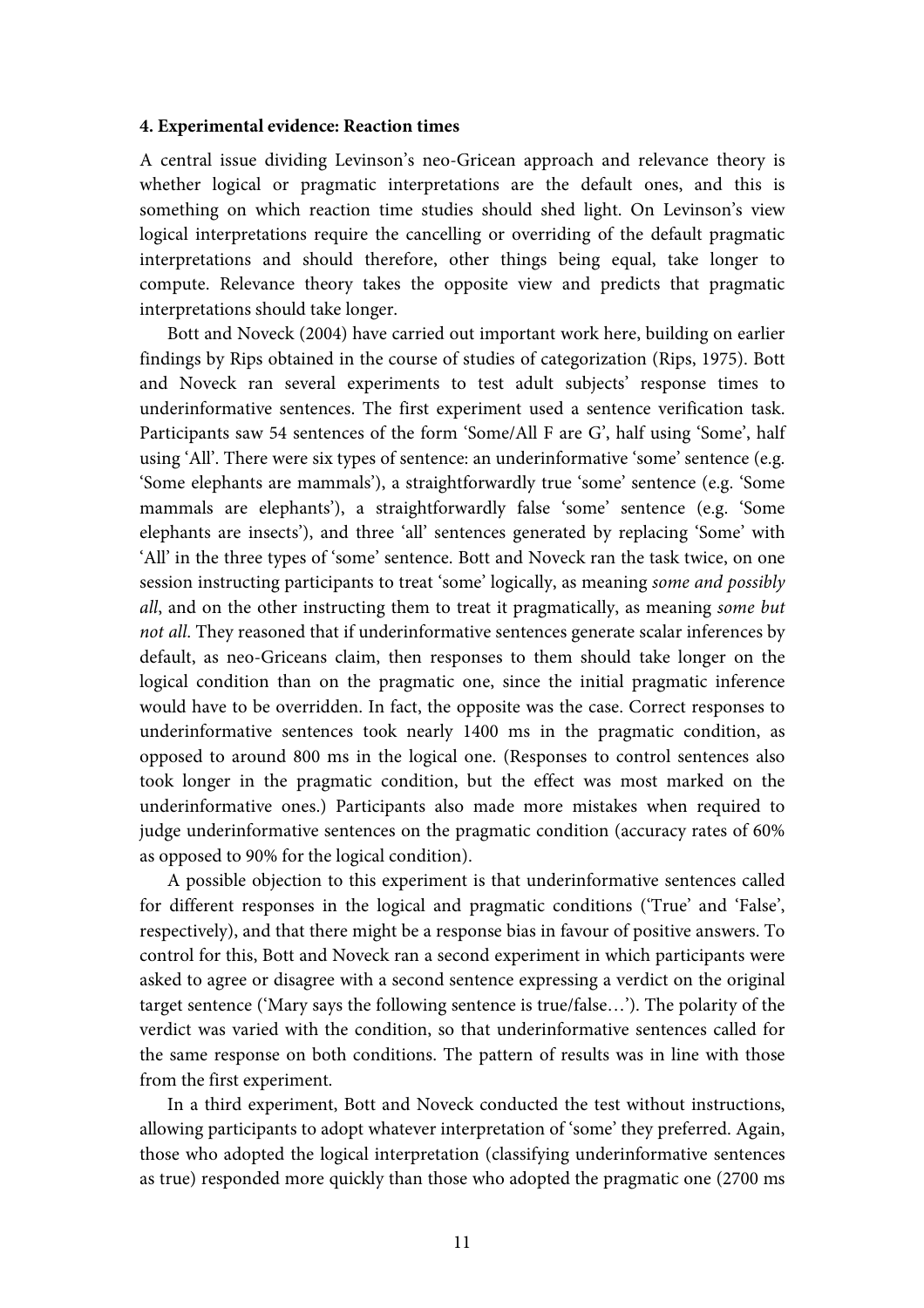and 3300 ms respectively). (This finding was replicated in another study, by Noveck and Posada (2003), where an even more striking difference was found, with pragmatic responders taking nearly twice as long to respond as logical responders.) In a fourth experiment, Bott and Noveck varied the time allowed for responses. In a short-lag condition participants were allowed 900 ms to respond to a presented sentence; in a long-lag condition they were allowed 3000 ms. Rates of logical responses to underinformative sentences fell from 72% in the short-lag condition to 56% in the long-lag one, suggesting that reducing available cognitive resources reduces the likelihood that the scalar inference will be drawn.

 These findings suggest that the default reading of 'some' is not *some but not all* and that the derivation of scalar implicatures is effortful and time-consuming, and Bott and Noveck conclude that their studies provide evidence against a default inference account of the kind Levinson proposes. They also note that their experiments provide support for relevance theory – especially the final experiment, which indicates that the likelihood of deriving a scalar implicature varies with the availability of cognitive resources, as relevance theory predicts.

 We do not deny that these findings offer support for relevance theory, but we wish to strike a note of caution. We have four points to make. First, Bott and Noveck's data may look different when viewed through the lens of dual-process theory. It may be that different tasks activate different *types* of reasoning process, and this needs to be taken into account in interpreting the resulting response times. We shall discuss dualprocess theories in the next section.

 Second, at most, the reaction-time data show that pragmatic readings are not derived *before* logical interpretations. They do not show that they are not derived by the application of the Q-heuristic. The heuristic might be applied *after* a logical interpretation has been derived and its application might be relatively effortful. Of course, the claim that the pragmatic reading is the initial one is central to Levinson's account, but a weaker neo-Gricean position might modify or drop it. Such an account might continue to hold that neo-Gricean heuristics are applied *by* default, in the sense that they are applied routinely unless contextually cancelled, even though the pragmatic reading is not itself the initial ('default') one.

 Third, the data are broadly compatible with convention theory, as well as with relevance theory. Like relevance theory, convention theory holds that the logical reading of scalar terms is the more basic one, and it predicts that the derivation of pragmatic interpretations will be more effortful. Deriving a logical reading involves applying first-order conventions only, whereas deriving a pragmatic one involves applying both first-order and second-order conventions. Of course, without some account of the cognitive processes involved, it is difficult to make predictions from this, but, prima facie, one would expect the latter process to take longer. Like the neo-Gricean, the convention theorist might still hold that implicature conventions, once mastered, are applied by default, unless contextually cancelled.

 Fourth, there is a possible alternative explanation for the delayed response times to underinformative sentences in the pragmatic condition, which does not attribute it to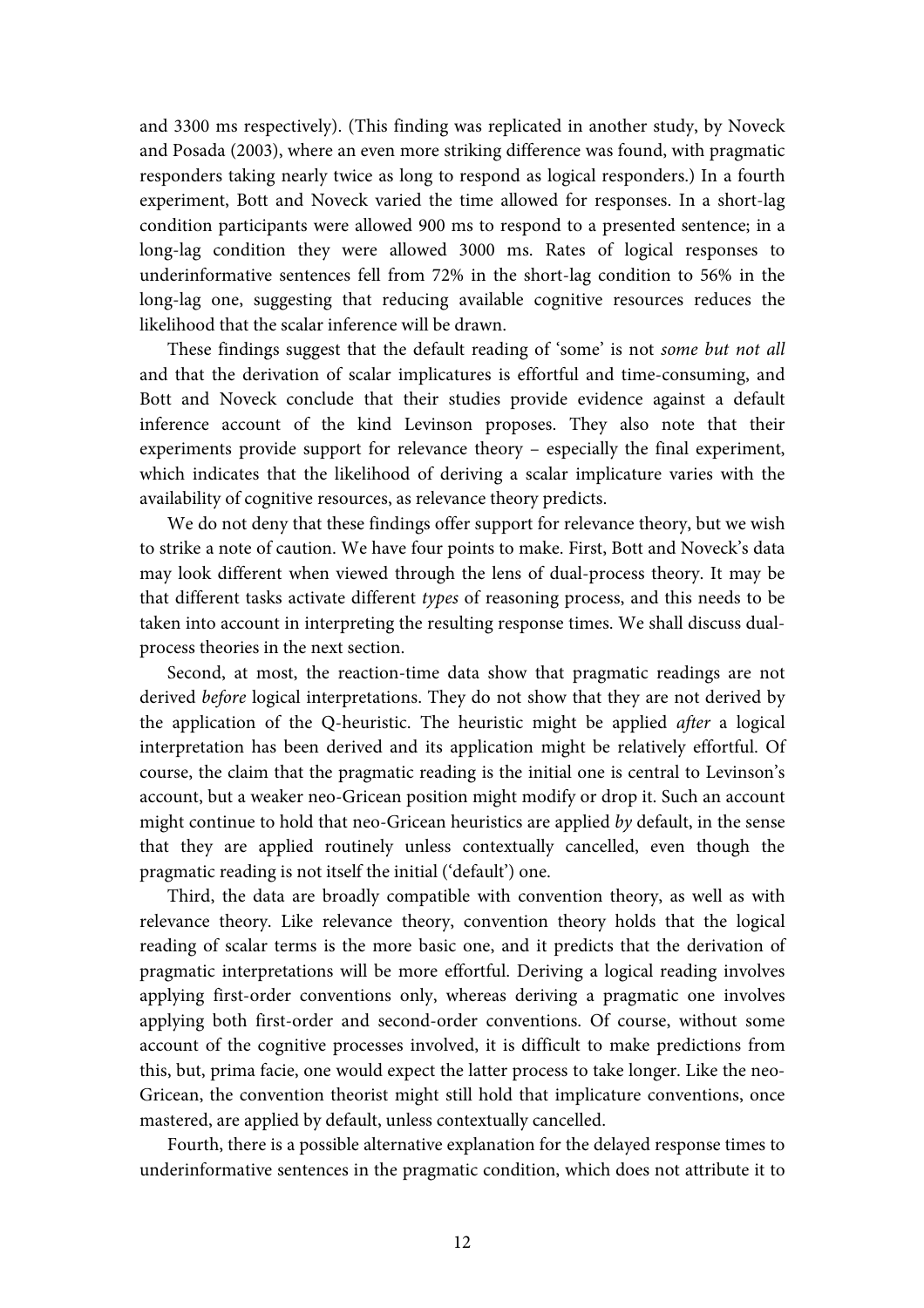the cost of deriving the pragmatic interpretation. The response time to a sentence is the sum of two components: the time taken to derive the preferred interpretation and the time taken to evaluate it, and (as Bott and Noveck themselves acknowledge), it is possible that the delay in responding to underinformative sentences on the pragmatic condition is attributable to the latter component rather than the former. In these cases, the inferred proposition is of the form *Some but not all F are G*, where the hearer in fact knows that all F are G (e.g. *Some but not all elephants are mammals*). If evaluating this proposition involves a search for a (non-existent) counterexample (e.g. an elephant that is not a mammal), then this may well be the source of much of the delay in responding. (It might explain the high error rate, too.) On the logical condition, by contrast, the proposition to be evaluated is of the form *At least one F is G* (e.g. *At least one elephant is a mammal*), which is easily verified by finding a single confirming instance.

 There is some support for this explanation. One interesting feature of the data from Experiment 1 is that response times for underinformative *some* statements on the pragmatic condition were longer, not only than corresponding responses on the logical condition, but also (by around 400 ms) than responses to control *some* statements *on the same, pragmatic, condition*. It is implausible to attribute this delay to the time taken to derive the pragmatic interpretation, since participants were under instructions to adopt that interpretation for all sentences on this condition. It is more likely that it is due to the additional time required to evaluate the proposition derived in the underinformative cases. Bott and Noveck assume that the scalar inference is unique to underinformative (pragmatically infelicitous) statements – the 'T1' statements in their materials (see e.g. 2004, p.451). We do not understand this, however. Why wouldn't the control *some* statements (e.g. 'Some mammals are elephants', 'Some elephants are insects') prompt the inference as well? At any rate, they should on neo-Gricean or convention-based accounts, and it would be begging the question against those accounts to suppose otherwise. Moreover, it would be absurd to suggest that in real life situations, people only use 'some' to imply *not all* if they know that the *not all* statement is false!<sup>5</sup>

 It may be objected that this explanation cannot account for the data from Bott and Noveck's fourth experiment, where time pressure produced a majority of logical responses to underinformative sentences. If participants derive the pragmatic interpretation in the short-lag condition but lack time to evaluate it, then we should expect their responses to be at chance, rather than showing a bias towards the logical answer. We acknowledge the power of this consideration but still feel that caution is necessary. For example, it is possible that under pressure participants defaulted to

<sup>5</sup> We wonder if the term 'underinformative' fosters some confusion. On a Gricean view, scalar implicatures arise when a less informative term is chosen in preference to a more informative one. In a sense, then, scalar implicatures arise from underinformative statements. But this sense of 'underinformative' is different from the one used in the experimental literature, where a *some* statement is said to be underinformative if the corresponding *all* statement is commonly known to be true. Underinformativeness in this sense is not a prerequisite for scalar implicature on any account.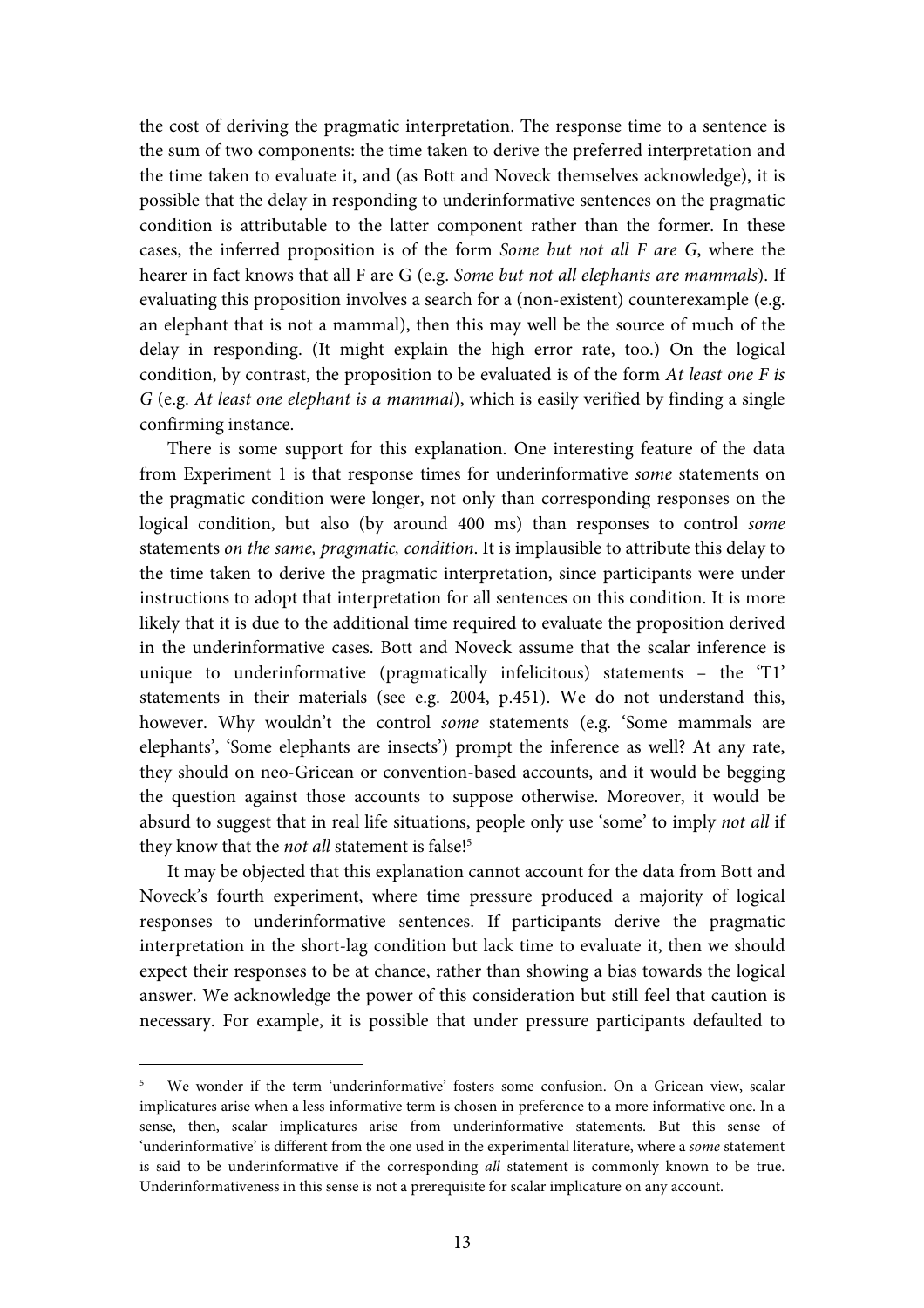processing an association (elephant  $\rightarrow$  mammal) or that the pressure induced a bias towards positive answers, which was not present in the other conditions (the logical response here was 'True'). We conclude that although Bott and Noveck's data offer some support for relevance theory, the other theoretical options remain live, in particular convention theory.<sup>6</sup>

## **5. A dual-process perspective**

 $\overline{a}$ 

The studies reviewed so far have been conducted largely in isolation from work on reasoning, and few connections have been made with the large body of work on 'dualprocess' theory – a field in which Jonathan Evans has been a pioneer. This work may be highly relevant, however, and we turn to it now. We begin with a brief introduction to dual-process theories. We should stress that this is highly simplified. In particular, many dual-process theorists are now recognizing that the neat binary divisions that have been proposed are too crude and require refinement and qualification (see the papers in Evans and Frankish, 2009). For present purposes, however, the following characterization will be sufficient.

 There is abundant evidence for the existence of two separate but interacting types of processing in human reasoning, decision making, and social cognition, which may deliver different and sometimes conflicting results (for reviews, see Evans, 2003, 2008; Frankish and Evans, 2009). One type of processing (referred to as 'implicit', 'tacit', 'heuristic', 'experiential', or simply 'type 1') is fast, effortless, automatic, nonconscious, inflexible, and contextualized. The other ('explicit', 'analytic', 'type 2') is slow, effortful, controlled, conscious, flexible, and decontextualized. Type 1 processes are often characterized as parallel and as either associative or based on 'fast and frugal' heuristics, whereas type 2 processes are usually described as serial and rule-based. In the field of reasoning, dual-process theories were originally devised to explain evidence from deductive reasoning tasks, where subjects' responses often reveal a conflict between logical processes and non-logical biases. The paradigm case of this is *belief bias*: a non-logical preference for believable over unbelievable conclusions, which interferes with the goal of selecting valid over invalid conclusions (Evans et al., 1983). In the dual-process framework, belief bias is regarded as a type 1 process, whereas logical responses are ascribed to type 2 processing. Thus, our capacity for type 2 reasoning is seen as the source of our ability to decontextualize problems and respond in accordance with logical norms.

 Some researchers have gone on to develop dual-*system* theories of mental architecture, which integrate work on reasoning, decision-making, and learning.

<sup>6</sup> Another group of reaction-time studies, by Breheny et al. (2006), which used more naturalistic materials, escapes our third objection at least. In one experiment, Breheny et al. presented scalar sentences at the end of short vignettes, one creating a *lower-bound* context, in which the scalar implicature was not appropriate, the other an *upper-bound* context, in which it was. They found that participants took longer to read the scalar sentences in the upper-bound contexts than in the lowerbound ones, suggesting that scalar implicatures are not generated by default, but only where contextually needed.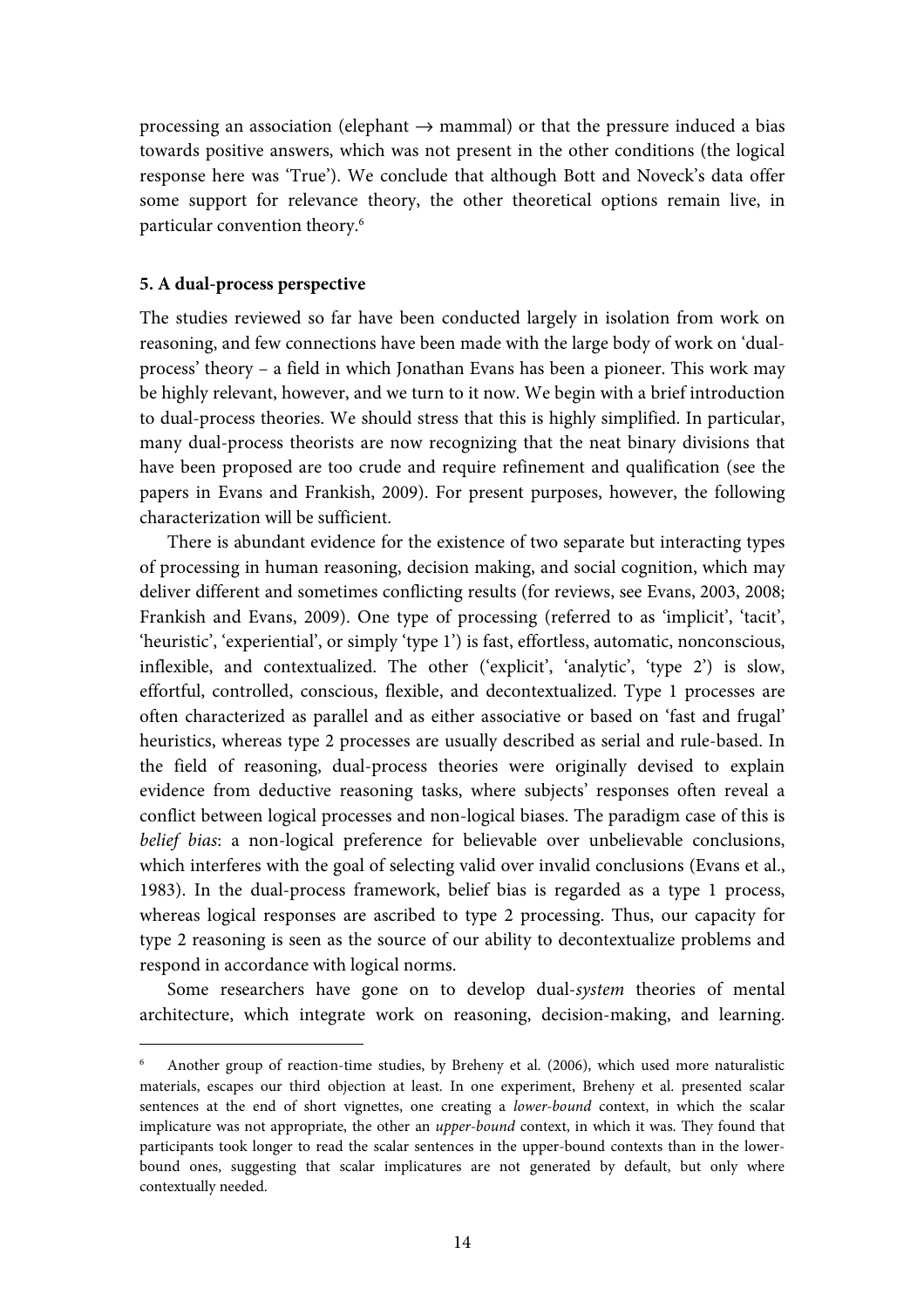These theories ascribe the two types of processing to distinct cognitive systems, usually known as *System 1* and *System 2*, which have different functions, processing styles, and evolutionary origins (Evans and Over, 1996; Sloman 1996, 2002; Stanovich 1999, 2004). One important claim is that individual differences in general intelligence and working memory are differences in the capacity of System 2, not System 1 – a claim defended at length in Stanovich's work (1999, 2004; Stanovich and West, 1998, 2001). For example, Stanovich and West (1998) showed that the ability to solve decontextualized versions of the Wason selection task, which require analytic processing, correlates with high IQ, whereas performance on heavily contextualized versions, which can be solved by nonconscious heuristics, is unrelated to IQ.

 How does implicature processing fit into this framework? Since implicatures are pragmatic interpretations, a natural view would be to see them as the product of type 1 processes, and to regard logical interpretations as the result of type 2 reasoning – at least in adults, in whom such reasoning is well developed. There is some reason for thinking this may be the case. Although adults are sensitive to scalar implicatures, it is notable that, on all studies, they make some logical responses as well – sometimes at a high rate. They might be simply failing to derive the implicature, of course, perhaps because their expectations of relevance are met by the logical reading. But dualprocess theory offers an alternative explanation: that they are deriving the implicature but inhibiting the response it dictates and responding in line with a logical interpretation generated by type 2 processes. This is not implausible. It would not be surprising if underinformative scalar statements often provoke explicit, type 2 reasoning, at least when presented without a natural conversational background. For the implicatures these statements generate are by definition known to be false, and in conversation one would use such statements only when one wanted to, as it were, *lie by implicature*. As Guasti et al. note (2005, pp.690-2), this may cause some adult participants to depart from standard conversational norms, and either infer that the experimenter is using scalar terms in a technical, strictly logical sense, or search for counterexamples that would render the implicature true (in the latter case, the 'logical' response would in fact manifest a pragmatic reading). Although Guasti et al. do not make a connection with dual-process theories, this process might well involve explicit, type 2 reasoning.

 The hypothesis that logical adult responders are inhibiting pragmatic responses has been tested by Feeney and collaborators (Feeney et al. 2004). Using a computerized sentence verification task, they measured the responses and reaction times of 50 adults to underinformative statements and controls (the materials used were similar to those in Noveck's original experiments). They found that logical responses to infelicitous (i.e. underinformative) *some* statements took significantly longer than logical responses to felicitous ones (i.e. ones that are true under a pragmatic reading, such as 'Some cars are red'). This suggests that the former responses are preceded by additional processing, which, Feeney et al. propose, involves the drawing and inhibiting of a pragmatic inference. Support for this, they argue, comes from a secondary finding that the tendency to respond logically to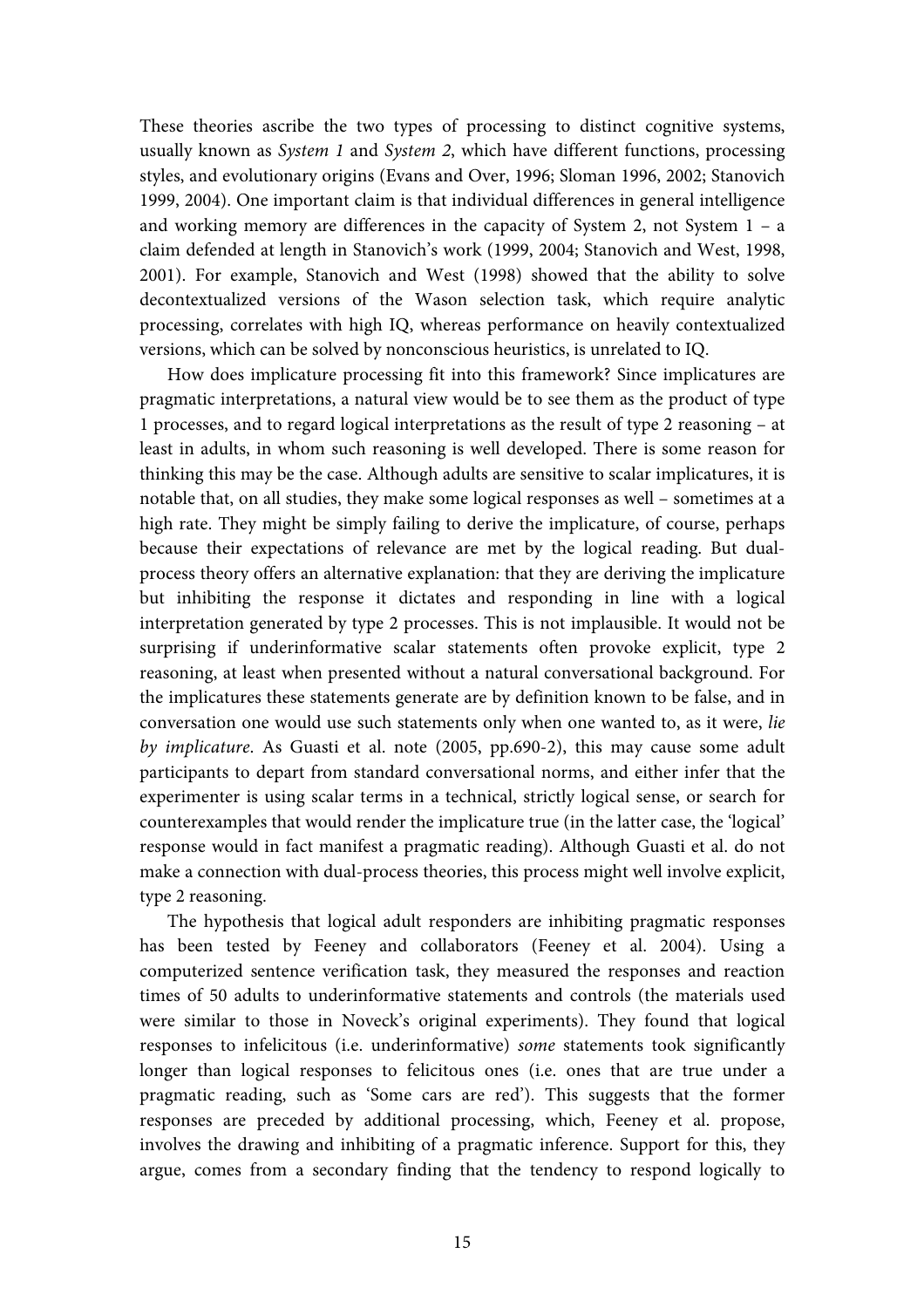infelicitous *some* statements is positively correlated with cognitive capacity, as measured by a counting-span task – though they note that this result should be treated with caution owing to the small sample size. Again, this suggests that extra processing is involved in generating the logical responses, and Feeney et al. make an explicit link with dual-process theory. Feeney et al. also propose that their findings offer support for neo-Gricean theory, since they suggest that it is the undoing rather than the derivation of a scalar implicature that is effortful.<sup>7</sup>

 We find these results suggestive but also puzzling. As noted earlier, we fail to see why felicitous *some* statements would not also prompt scalar implicatures, and if they do, then the time difference in logical responses to felicitous and infelicitous *some* statements cannot be attributed to the presence or absence of a pragmatic inference. However, this is not incompatible with Feeney et al.'s suggestion that the difference reflects the costs involved in inhibiting a pragmatic response. For in the infelicitous case, the pragmatic and logical interpretations dictate different responses, and if a subject switches from a pragmatic to a logical reading they will need to inhibit their initial disposition to answer 'False'. In the felicitous case, by contrast, the pragmatic interpretation dictates the same response ('True') as the logical one. Thus, even if a participant makes the same switch of readings, they should still respond more quickly, since they will not need to inhibit their initial, pragmatically driven, disposition to answer 'True'. (And, of course, if they do not make the switch, their response should be quicker still.) We feel this explanation – which is consistent with Feeney at al.'s overall conclusion – is the more plausible one.

 In another study, Scrafton and Feeney (2006) used a dual-process framework to investigate the development of scalar implicature. They point out that there is evidence that type 1 processes develop before type 2 ones, with the former being well developed by age 10, but the latter continuing to mature up to age 15 (Handley et al., 2004; Klaczynski 2001).<sup>8</sup> If scalar implicatures are generated by type 1 processes, and logical responses (in adults) by type 2 ones, then, Scrafton and Feeney argue, certain age-related effects should be evident. First, in children, when type 1 processes are still developing, implicature detection should be patchy but facilitated by contextual cues. Second, in young adolescents pragmatic responding should be dominant regardless of context, since type 1 processes are then well-developed but type 2 ones still maturing. Third, logical responding should re-emerge in adulthood, as type 2 processes become fully developed.

 Scrafton and Feeney tested these predictions by comparing sensitivity to scalar implicature among five groups, of age 6, 9, 12, 15, and adult, using both contextually impoverished materials (sentences based on those used by Noveck (2001)) and

<sup>7</sup> Feeney et al.'s results were notable for the high rates of logical responding to underinformative *some* statements found among adults (77%, with half the participants giving logical responses only). We speculate that the abstract nature of the sentence verification task fostered an analytic approach in participants.

<sup>8</sup> Scrafton and Feeney use the terms 'heuristic' and 'analytic' rather than 'type 1' and 'type 2', but we shall continue to use the latter, which are less loaded.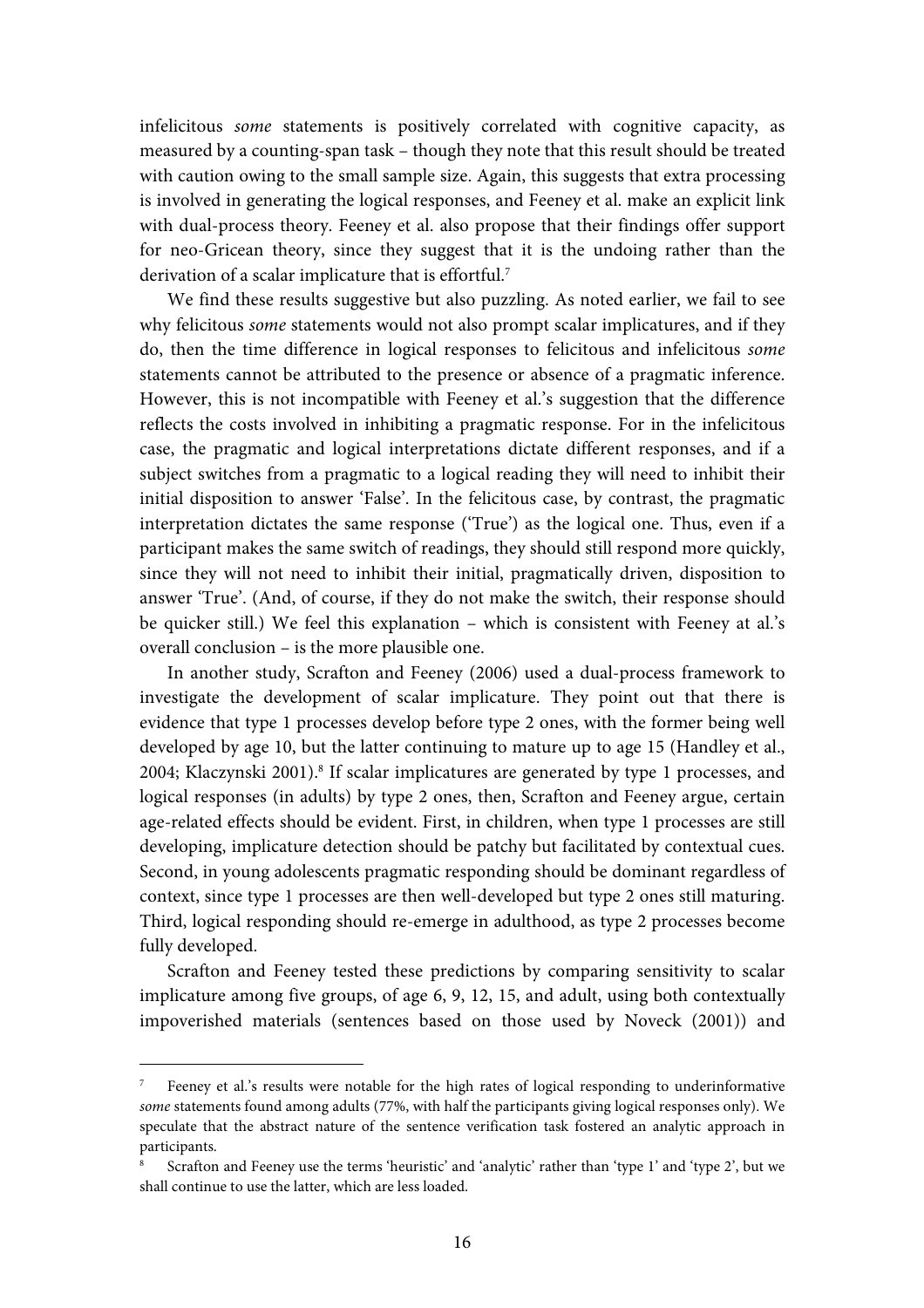contextually enriched materials (storyboards in which, for example, a girl was shown eating all the sweets on the table and then telling her mother that she had eaten *some* of them). The results confirmed the predictions. 6-year-olds detected implicatures only in the enriched condition. 9-year-olds detected implicatures in both conditions, but detected more in the enriched one. 12-year-olds detected implicatures in both conditions at near ceiling. Finally, among 15-year-olds and adults the rate of logical responses increased again and context had little effect, suggesting that the logical responders were decontextualizing the task. These developmental data thus fit well with a dual-process framework. Of course, as Scrafton and Feeney note, it is highly unlikely that young children's logical responses are due to type 2 processes. When they respond logically, it is likely that they are doing so because they have not yet developed the type 1 processes needed to derive the pragmatic reading, rather than because they possess the type 2 processes needed to inhibit it.

 How does this dual-process framework fit with the theories of implicature reviewed earlier? We think it is broadly compatible with all of them. The framework involves no commitment as to the nature of the type 1 processes involved in implicature derivation, except that they should fit the general type 1 profile – fast, nonconscious, effortless, etc. They might involve application of neo-Gricean heuristics, relevance-based processes, or second-order conventions. It might be objected that relevance theory should be excluded, since it treats implicature derivation as effortful and logical interpretation as effortless. However, it is important to distinguish two senses of 'effortful'. One is simply 'computationally costly', and in this sense we can certainly speak of type 1 processes as being more or less effortful. In the dual-process literature, by contrast, 'effortful' is used to refer to processes that load on working memory, and in this sense effortful reasoning is, virtually by definition, a type 2 process. Now, we assume that in discussions of relevance theory the term is used in the first sense. Relevance theorists think of pragmatic processes as spontaneous and nonconscious, rather than conscious and reflective (e.g. Sperber and Wilson, 1995, Ch.2; Wilson and Sperber, 2004). Thus we do not see a conflict here between dual-process theory and relevance theory. The same goes for relevance theory's claim that logical interpretations are effortless. We need to distinguish between those logical interpretations that result from a failure to derive an implicature and those that result from inhibiting one. It is the former that relevance theory treats as effortless (first sense), and the latter that dual-process theory treats as effortful (second sense).

 However, although we think that relevance theory is formally compatible with dual-process theory, there is one aspect of Scrafton and Feeney's work that does offer selective support for neo-Gricean theory or convention theory. This is the finding that by early adolescence context ceases to have any effect on implicature derivation. That is, implicature derivation moves from being a context-driven process to being a largely default one, albeit one that can be overridden. This finding is hard to reconcile with relevance theory, according to which implicature derivation is always context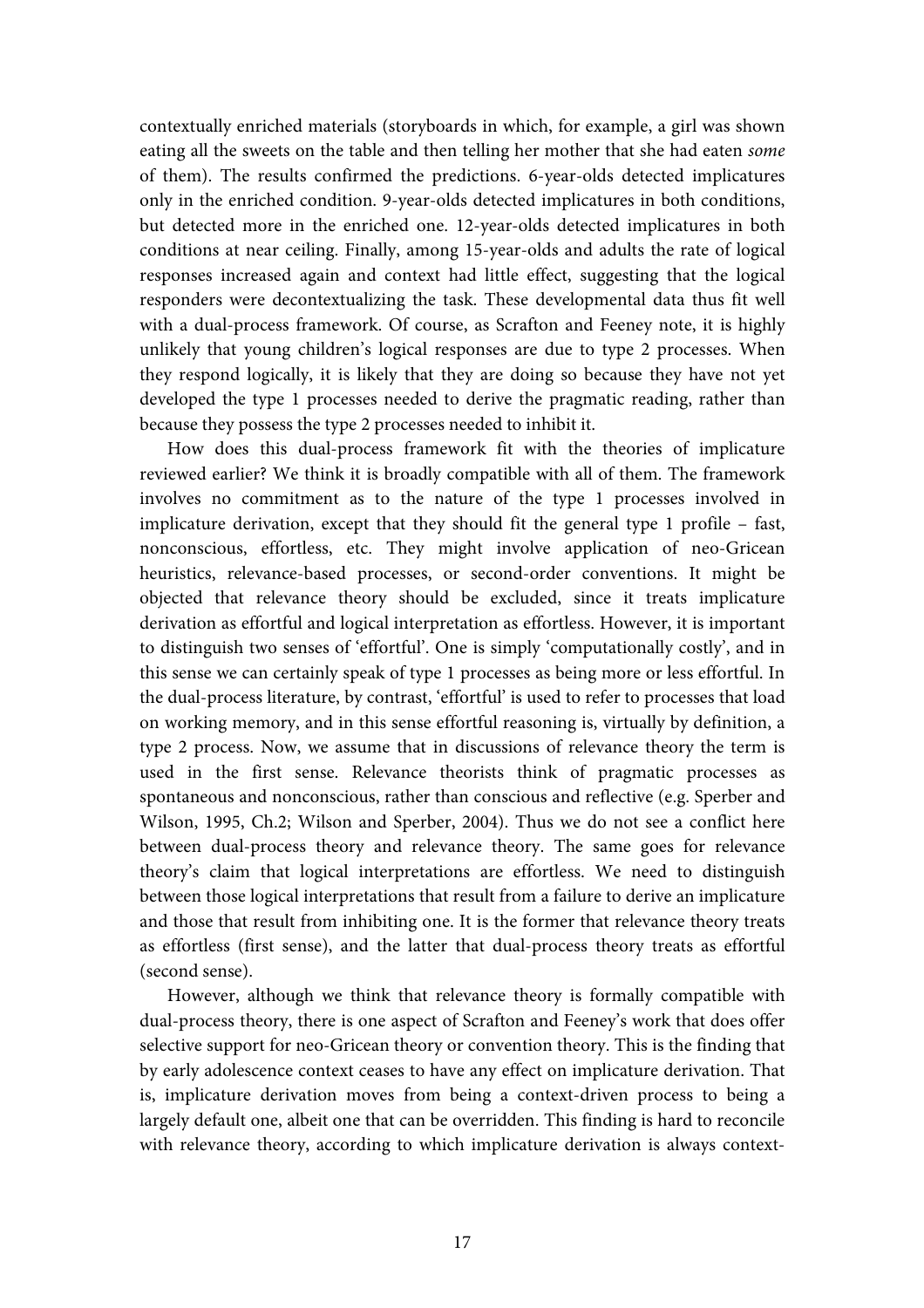driven, and it harmonizes better with neo-Gricean or convention-based accounts, on which the process involves mastering general principles or conventions.

 So far, we have assumed that implicature derivation is a type 1 process, but can it also be a type 2 process (effortful in the second sense)? De Neys and Schaeken have argued that it can (2007). They used a dual-task methodology to see if cognitive load on working memory interfered with pragmatic processing. Subjects undertook a sentence verification task while performing a dot-pattern memorization task, once with a simple control pattern, once with a complex load pattern. De Neys and Schaeken found that there was a modest though significant decrease in the rate of pragmatic interpretations under the complex load (76% vs. 70%), but no decrease in the rate of correct responses to the control sentences. They also found that pragmatic responses took significantly longer under load (by about 700 ms), whereas responses to control sentences were not affected. De Neys and Schaeken conclude that their findings contradict the neo-Gricean account and support relevance theory, indicating that implicature derivation is effortful, not automatic, and that people are more logical under cognitive load. They also conclude that, since the pattern memorization task loaded on working memory (that is, was effortful in the second sense), implicature derivation also draws on working memory.

 We have three points to make here. First, the fact that a task draws on working memory is not sufficient to show that it involves type 2 reasoning. There are many processes which involve attention, and hence working memory, but which do not involve explicit, type 2 thought processes (see Barrett et al., 2004, for a long list of processes associated with working memory capacity).<sup>9</sup> And it is plausible that additional attentional resources are needed for responding pragmatically to underinformative sentences (for one thing, as noted earlier, their evaluation is not simple). Second, even if type 2 reasoning were involved in implicature derivation, this would not fit well with relevance theory. On a relevance-theoretic view, language comprehension is a complex process of non-demonstrative inference, involving the parallel forming and testing of hypotheses about explicit content, implicated premises, and implicated conclusions, and drawing on expectations about specific cognitive effects as well as a general assumption of relevance. This process is not one that could feasibly be performed by a slow, conscious, decontextualized, serial reasoning system. If implicature derivation were a type 2 process, it is more likely that it would involve the application of simple heuristics. Thus De Neys and Schaeken's conclusion, were it sound, would actually favour a form of neo-Gricean view, albeit one which allows that heuristics can be applied effortfully as well as automatically. Third, although we think it implausible that implicature derivation is typically a type 2 process, we do not exclude the possibility that it may sometimes be. In particular, utterances that are hard to interpret would be likely to provoke explicit, conscious reasoning, perhaps involving the application of general conversational principles such as those Grice

<sup>9</sup> Thanks to Jonathan Evans for this point.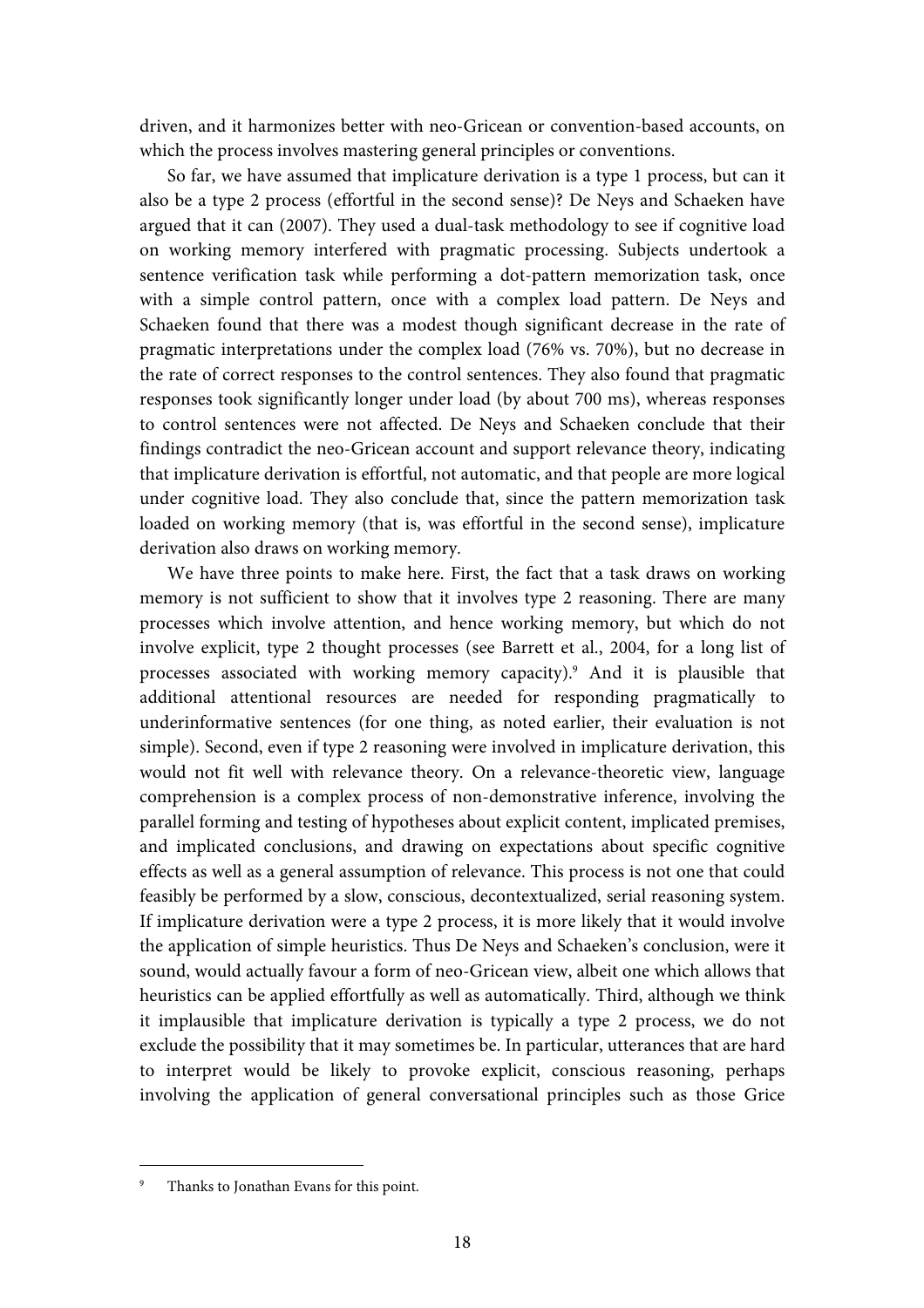proposed, or beliefs about the rules governing scalar terms.<sup>10</sup> Effortful (second sense) implicature derivation may occur in some experimental settings, too. For example, in Bott and Noveck's (2004) Experiment 1, where participants were instructed to interpret 'some' pragmatically, it is likely that executing this instruction would involve type 2 activity. (Responsiveness to verbal instruction is often regarded as a distinctive mark of type 2 processing; e.g. Evans and Over, 1996.) It is important to recognize this possibility, and to control for it.

 Dual-process approaches to implicature are still in their infancy, and it is too soon to draw firm conclusions. The findings reviewed are tantalizing but need replication, and they are also partially at odds with some of the work discussed earlier. In particular, the claim that adults' logical readings of underinformative sentences are often the product of type 2 reasoning fits ill with the data from reaction-time studies. Here we can merely highlight the need for further work. Dual-task methodologies and searches for correlations between performance and measures of working memory capacity should be useful. It will also be important to consider the nonconscious control processes responsible for initiating type 2 reasoning and resolving conflicts between the two systems – processes which Jonathan Evans has dubbed *type 3* (Evans, 2009).

### **Conclusions**

-

Our conclusions are modest. The experimental work reviewed establishes the psychological reality of scalar implicature and is highly relevant to the evaluation of competing theories of implicature processing. However, the data are not wholly consistent, and they are compatible with all three major accounts. There is some support for relevance theory over the neo-Gricean approach, particularly from reaction-time studies, but it is not decisive. The current experimental findings are also consistent with convention theory, which has an attractive economy and fits the developmental data well, combining the view that logical interpretations are basic with the view that pragmatic interpretations follow a developmental progression from context-driven to default. We shall conclude with some suggestions emerging from our discussion.

 First, psychologists should give consideration to convention theory, developing cognitive models of convention-based processes and subjecting them to experimental testing. Studies of the effect of word choice on implicature derivation should be particularly useful here, since the theory predicts that implicatures will be specific to particular linguistic constructions. Cross-linguistic data should also be highly relevant. Second, it is important to devise methods of assessing the relative contribution of

<sup>&</sup>lt;sup>10</sup> De Neys and Schaeken suggest that standard dual-process theory cannot allow that implicature derivation is a type 2 process, since it attributes pragmatic biases to the automatic system and normatively correct responses to the effortful one. However, it is now widely accepted that type 2 reasoning can generate non-normative responses, and that it can involve other procedures besides the application of logical rules. See the papers in Evans and Frankish, 2009.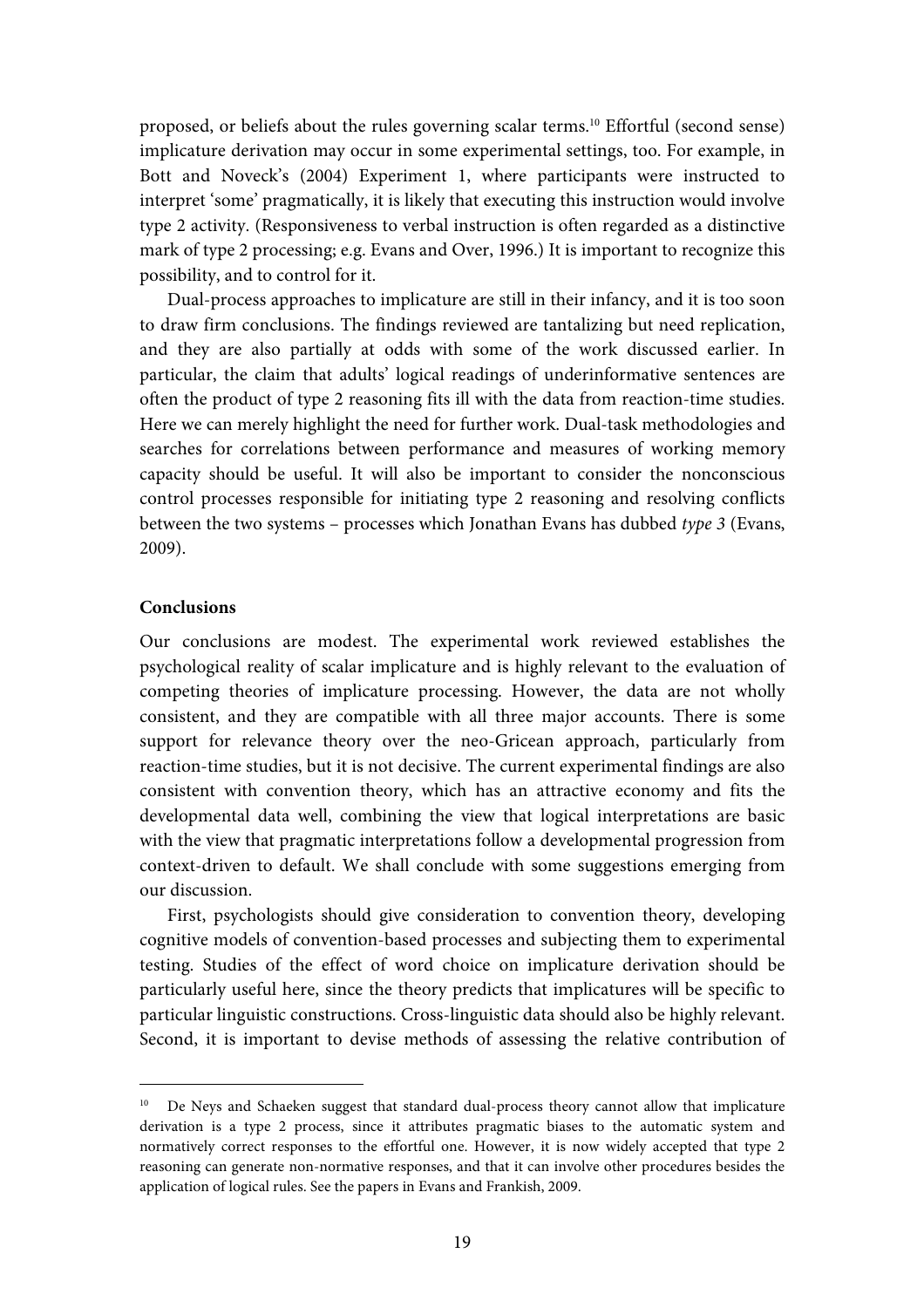different types of process to the generation of responses to scalar statements, including deviation processes, evaluation processes, and inhibitory processes. Different computational paths may lead to similar overt responses and reaction times, and it is important to find ways of distinguishing them. Third, there is need for caution in the experimental use of underinformative statements. Though handy as touchstones, such statements are anomalous, in that the implicatures they generate are always false, and this may distort responses and reaction times. It is also important to remember that felicitous *some* statements generate scalar implicatures, too. Finally, we believe that work on scalar implicature will benefit from closer integration with the reasoning literature and in particular with dual-process theories. There is evidence that type 2 reasoning is responsible for logical interpretations of scalar terms in adults, and it could play a role in generating pragmatic interpretations, too. In moving to a dualprocess framework, theories of implicature will need to become more complex, allowing for a plurality of processes and methods, and taking account of the factors which trigger them.

### **Acknowledgements**

The authors wish to thank Shira Elqayam and Jonathan Evans for helpful discussions about implicature and dual processes.

### **References**

- Barrett, L. F., Tugade, M. M., & Engle, R. W. (2004). Individual differences in working memory capacity and dual-process theories of the mind. *Psychological Bulletin*, *130*, 553-573.
- Bott, L., & Noveck, I. A. (2004). Some utterances are underinformative: The onset and time course of scalar inferences. *Journal of Memory and Language*, *51*, 437-457.
- Braine, M., & Rumain, B. (1981). Children's comprehension of "or": Evidence for a sequence of competencies. *Journal of Experimental Child Psychology*, *31*, 46-70.
- Breheny, R., Katsos, N., & Williams, J. (2006). Are generalised scalar implicatures generated by default? An on-line investigation into the role of context in generating pragmatic inferences. *Cognition*, *100*, 434-463.

Carston, R. (2002). *Thoughts and utterances*. Oxford: Blackwell.

- Chierchia, G. (2004). Scalar implicatures, polarity phenomena, and the syntax/pragmatics interface. In A. Belletti (Ed.), *Structures and beyond: The cartography of syntactic structures, Volume 3* (pp. 39-103). New York: Oxford University Press.
- Chierchia, G., Crain, S., Guasti, M. T., Gualmini, A., & Meroni, L. (2001). The acquisition of disjunction: Evidence for a grammatical view of scalar implicatures. In A. H. Do, L. Domínguez, & A. Johansen (Eds.), *Proceedings of the 25th annual Boston University conference on language development* (pp. 157-168). Sommerville, MA: Cascadilla Press.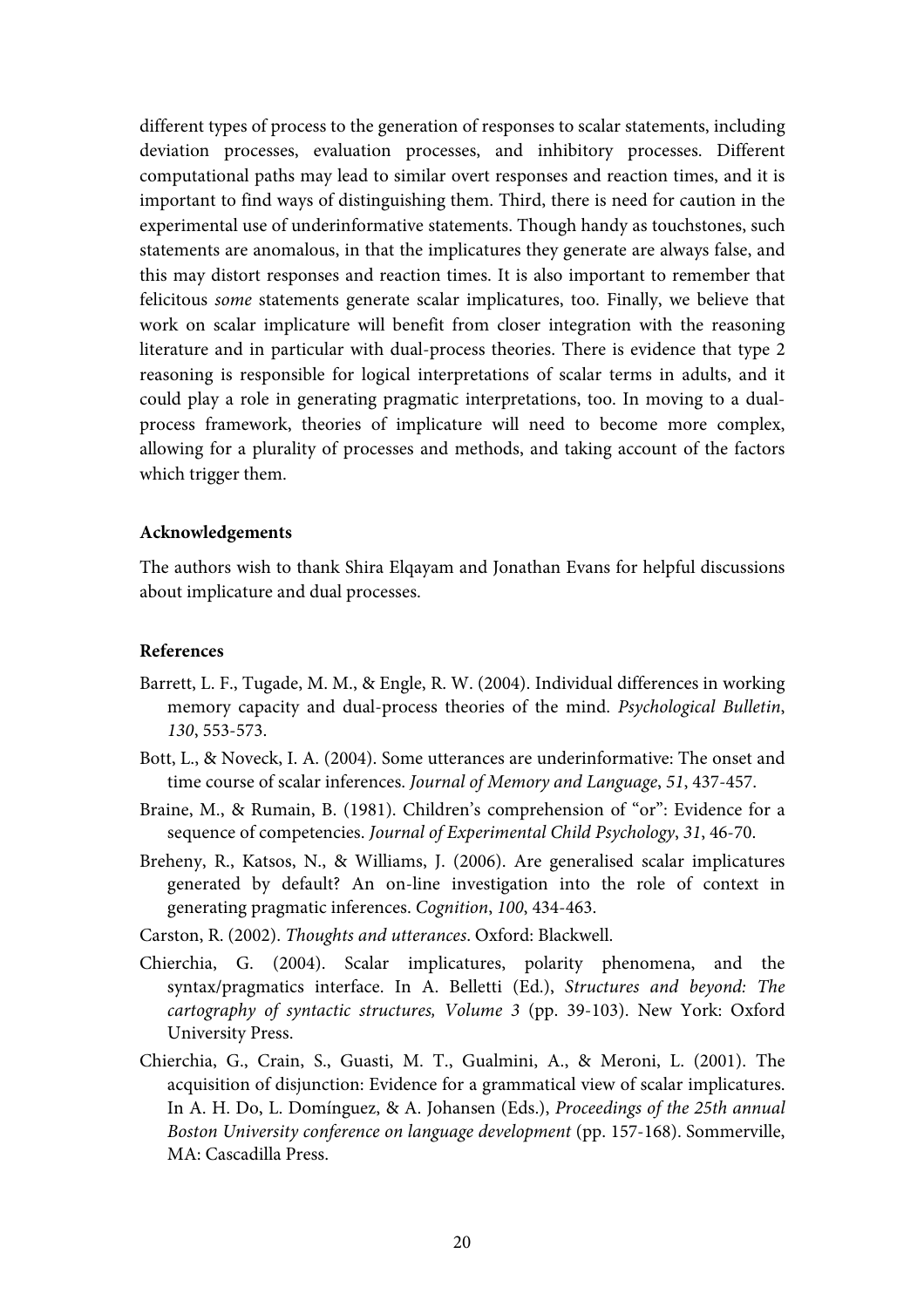- Crain, S., & Thornton, R. (1998). *Investigations in universal grammar*. Cambridge, Mass.: MIT Press.
- Davis, W. A. (1998). *Implicature: Intention, convention, and principle in the failure of Gricean theory*. Cambridge: Cambridge University Press.
- Davis, W. A. (2008). Implicature. In E. N. Zalta (Ed.), *The Stanford encyclopedia of philosophy (Winter 2008 edition)*. Retrieved April 7, 2009, from http://plato.stanford.edu/archives/win2008/entries/implicature/.
- De Neys, W., & Schaeken, W. (2007). When people are more logical under cognitive load: Dual task impact on scalar implicature. *Experimental Psychology*, *54*, 128- 133.
- Evans, J. St. B. T. (2003). In two minds: Dual-process accounts of reasoning. *Trends in Cognitive Sciences*, *7*, 454-459.
- Evans, J. St. B. T. (2008). Dual-processing accounts of reasoning, judgment, and social cognition. *Annual Review of Psychology*, *59*, 255-278.
- Evans, J. St. B. T. (2009). How many dual-process theories do we need? One, two, or many? In J. St. B. T. Evans & K. Frankish (Eds.), *In two minds: Dual processes and beyond* (pp. 33-54). Oxford: Oxford University Press.
- Evans, J. St. B. T., Barston, J. L., & Pollard, P. (1983). On the conflict between logic and belief in syllogistic reasoning. *Memory and Cognition*, *11*, 295-306.
- Evans, J. St. B. T., & Frankish, K. (Eds.) (2009). *In two minds: Dual processes and beyond*. Oxford: Oxford University Press.
- Evans, J. St. B. T., & Over, D. E. (1996). *Rationality and reasoning*. Hove: Psychology Press.
- Feeney, A., Scrafton, S., Duckworth, A., & Handley, S. J. (2004). The story of some: Everyday pragmatic inference by children and adults. *Canadian Journal of Experimental Psychology*, *58*, 121-132.
- Frankish, K., & Evans, J. St. B. T. (2009). The duality of mind: An historical perspective. In J. St. B. T. Evans & K. Frankish (Eds.), *In two minds: Dual processes and beyond* (pp. 1-29). Oxford: Oxford University Press.
- Gazdar, G. (1979). *Pragmatics: Implicature, presupposition and logical form*. New York: Academic Press.
- Grice, P. (1989). *Studies in the way of words*. Cambridge, Mass: Harvard University Press.
- Guasti, M. T., Chierchia, G., Crain, S., Foppolo, F., Gualmini, A., & Meroni, L. (2005). Why children and adults sometimes (but not always) compute implicatures. *Language and Cognitive Processes*, *20*, 667-696.
- Handley, S. J., Capon, A., Beveridge, M., Dennis, I., & Evans, J. St. B. T. (2004). Working memory, inhibitory control and the development of children's reasoning. *Thinking and Reasoning*, *10*, 175-195.
- Horn, L. R. (1984). Toward a new taxonomy for pragmatic inference: Q-based and Rbased implicature. In D. Schiffrin (Ed.), *Meaning, form, and use in context* (pp. 11- 42). Washington, DC: Georgetown University Press.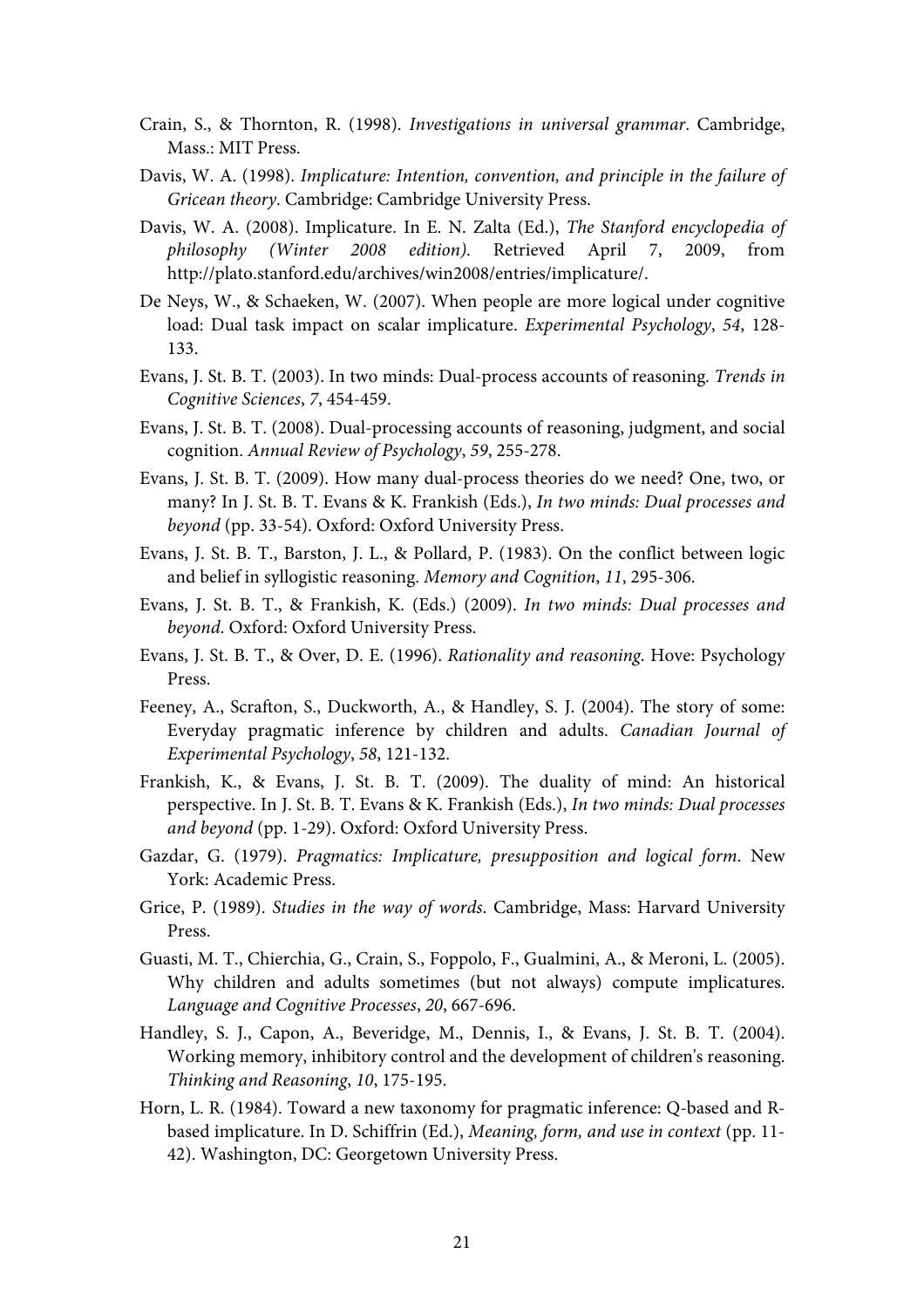- Horn, L. R. (1989). *A Natural history of negation*. Chicago: University of Chicago Press.
- Klaczynski, P. A. (2001). Analytic and heuristic processing influences on adolescent reasoning and decision-making. *Child Development*, 72, 844-861.
- Levinson, S. C. (2000). *Presumptive meanings: The theory of generalized conversational implicature*. Cambridge, Mass.: MIT Press.
- Morgan, J. L. (1978). Two types of convention in indirect speech acts. In P. Cole (Ed.), *Syntax and semantics, Volume 9: Pragmatics* (pp. 261-280). New York: Academic Press.
- Noveck, I. A. (2001). When children are more logical than adults: Experimental investigations of scalar implicature. *Cognition*, *78*, 165-188.
- Noveck, I. A., & Posada, A. (2003). Characterizing the time course of an implicature: An evoked potentials study. *Brain and Language*, *85*, 203-210.
- Noveck, I. A., & Sperber, D. (2007). The why and how of experimental pragmatics: The case of 'scalar inferences'. In N. Burton-Roberts (Ed.), *Pragmatics* (pp. 184- 212). Basingstoke: Palgrave Macmillan.
- Papafragou, A., & Musolino, J. (2003). Scalar implicatures: Experiments at the semantics-pragmatics interface. *Cognition*, *86*, 253-282.
- Papafragou, A., & Tantalou, N. (2004). Children's computation of implicatures. *Language Acquisition*, *12*, 71-82.
- Pouscoulous, N., Noveck, I. A., Politzer, G., & Bastide, A. (2007). A developmental investigation of processing costs in implicature production. *Language Acquisition*, *14*, 347-375.
- Rips, L. J. (1975). Quantification and semantic memory. *Cognitive Psychology*, *7*, 307- 40.
- Scrafton, S., & Feeney, A. (2006). Dual processes, development, and scalar implicature. In R. Sun & N. Miyake (Eds.), *Proceedings of the 28th annual conference of the Cognitive Science Society* (pp. 774-779). Austin, TX: Cognitive Science Society.
- Sloman, S. A. (1996). The empirical case for two systems of reasoning. *Psychological Bulletin*, *119*, 3-22.
- Sloman, S. A. (2002). Two systems of reasoning. In T. Gilovich, D. Griffin, & D. Kahneman (Eds.), *Heuristics and biases: The psychology of intuitive judgment* (pp. 379-396). Cambridge: Cambridge University Press.
- Smith, C. L. (1980). Quantifiers and question answering in young children. *Journal of Experimental Child Psychology*, *30*, 191-205.
- Sperber, D., & Wilson, D. (1995). *Relevance: Communication and cognition* (2nd edition). Oxford: Blackwell.
- Stanovich, K. E. (1999). *Who is rational?: Studies of individual differences in reasoning*. Lawrence Erlbaum Associates: Mahwah, NJ.
- Stanovich, K. E. (2004). *The robot's rebellion: Finding meaning in the age of Darwin*. Chicago: University of Chicago Press.